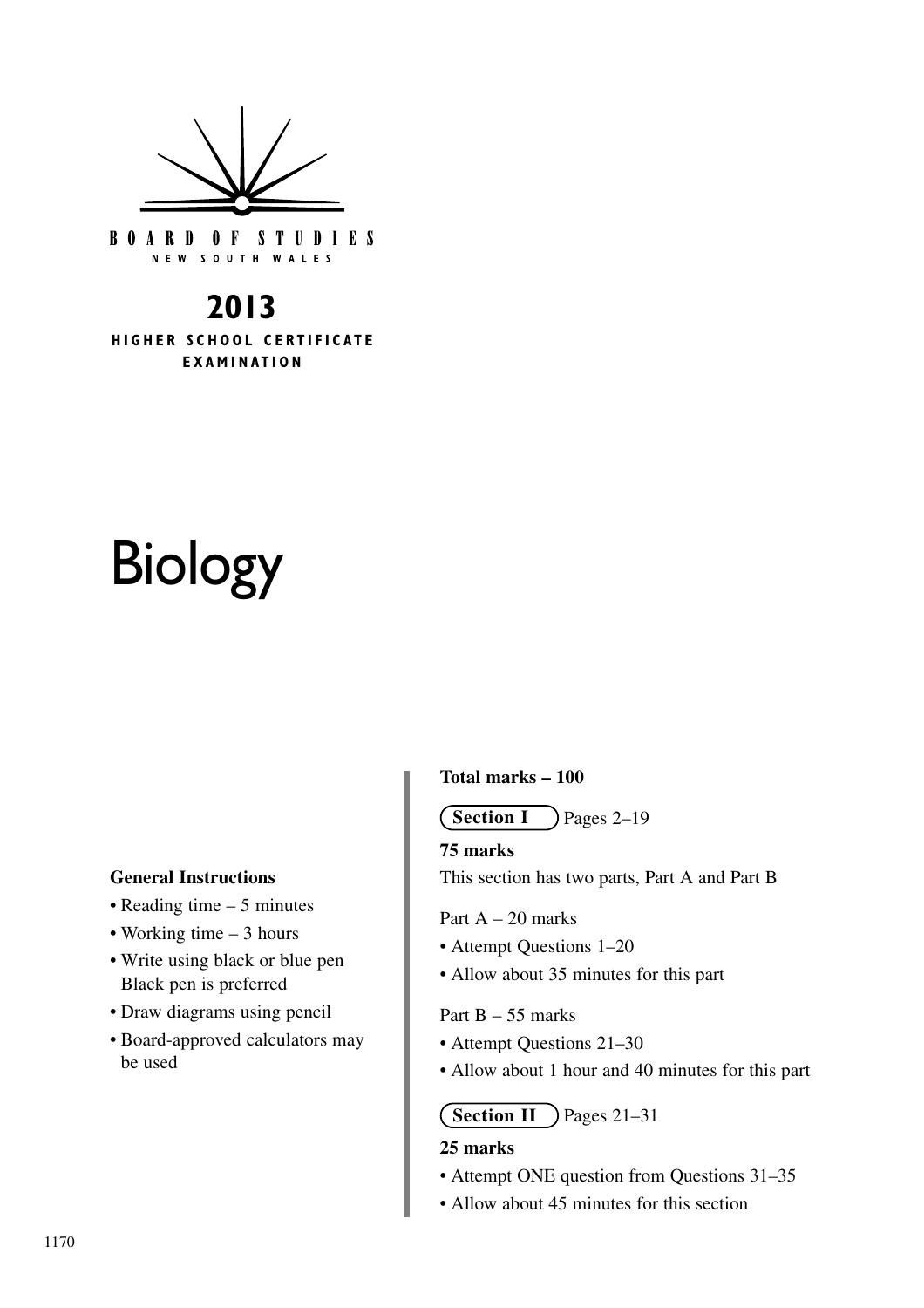# **Section I 75 marks**

#### **Part A – 20 marks Attempt Questions 1–20 Allow about 35 minutes for this part**

Use the multiple-choice answer sheet for Questions 1–20.

**1** Infectious diseases can be spread when microbial experiments are conducted.

Which of the following would be an effective barrier to stop this from happening?

- (A) Using chlorinated water during the experiment
- (B) Washing hands before performing the experiment
- (C) Wearing plastic or latex gloves during the experiment
- (D) Disposing carefully and safely of waste materials produced during the experiment
- **2** Antibodies are proteins that
	- (A) break down pathogens.
	- (B) bind with a specific antigen.
	- (C) catalyse biochemical reactions.
	- (D) are produced by T cells to kill disease-causing viruses.
- **3** Which of the following can cause an imbalance of microflora in humans?
	- (A) Overuse of antibiotics
	- (B) Excessive use of antiviral drugs
	- (C) Consumption of genetically modified foods
	- (D) Immunisation against different diseases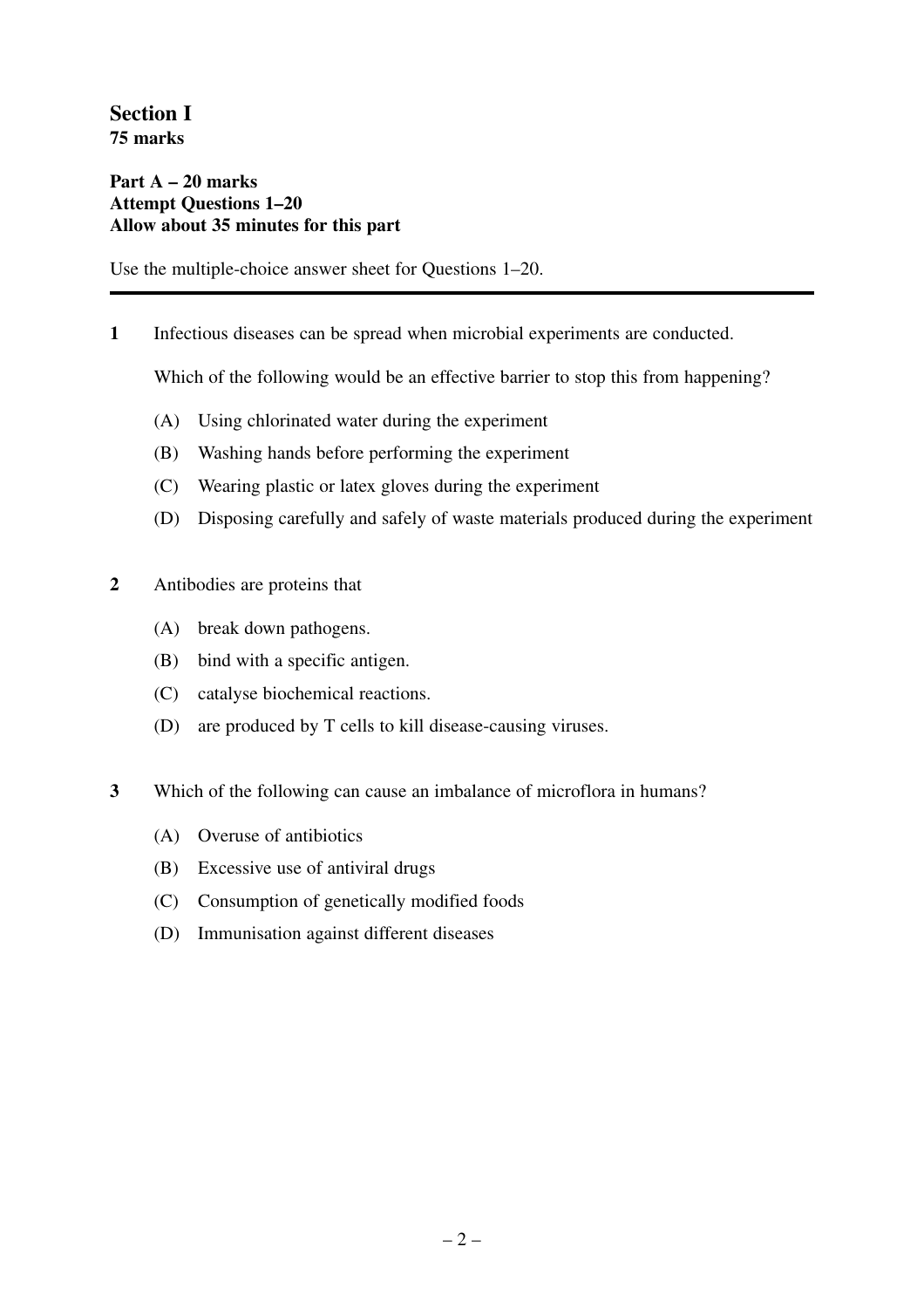- **4** Which of the following prevents the entry of pathogens into the human body?
	- (A) Cell death to seal off a pathogen
	- (B) Mucus lining the respiratory tract
	- (C) Phagocytosis performed by B cells
	- (D) Destruction of pathogens by the lymphatic system
- **5** What is the genotype of pure breeding plants?
	- (A) Heterozygous
	- (B) Homologous
	- (C) Homozygous
	- (D) Monohybrid
- **6** What are the main components of the immune response involved in organ rejection?
	- (A) Antibodies, T cells and B cells
	- (B) Antibiotics and white blood cells
	- (C) T cells, B cells and red blood cells
	- (D) Red blood cells, white blood cells and antigens
- **7** Vaccination can control the spread of
	- (A) a genetic disorder.
	- (B) an infectious disease.
	- (C) a nutritional deficiency.
	- (D) an environmental disease.
- **8** Sutton and Boveri contributed to our understanding of the importance of chromosomes.

What was one of their findings?

- (A) Chromosomes carry hereditary factors.
- (B) Sex is genetically determined by chromosomes.
- (C) Radiation can cause mutations in chromosomes.
- (D) The structure of chromosomes is a double helix.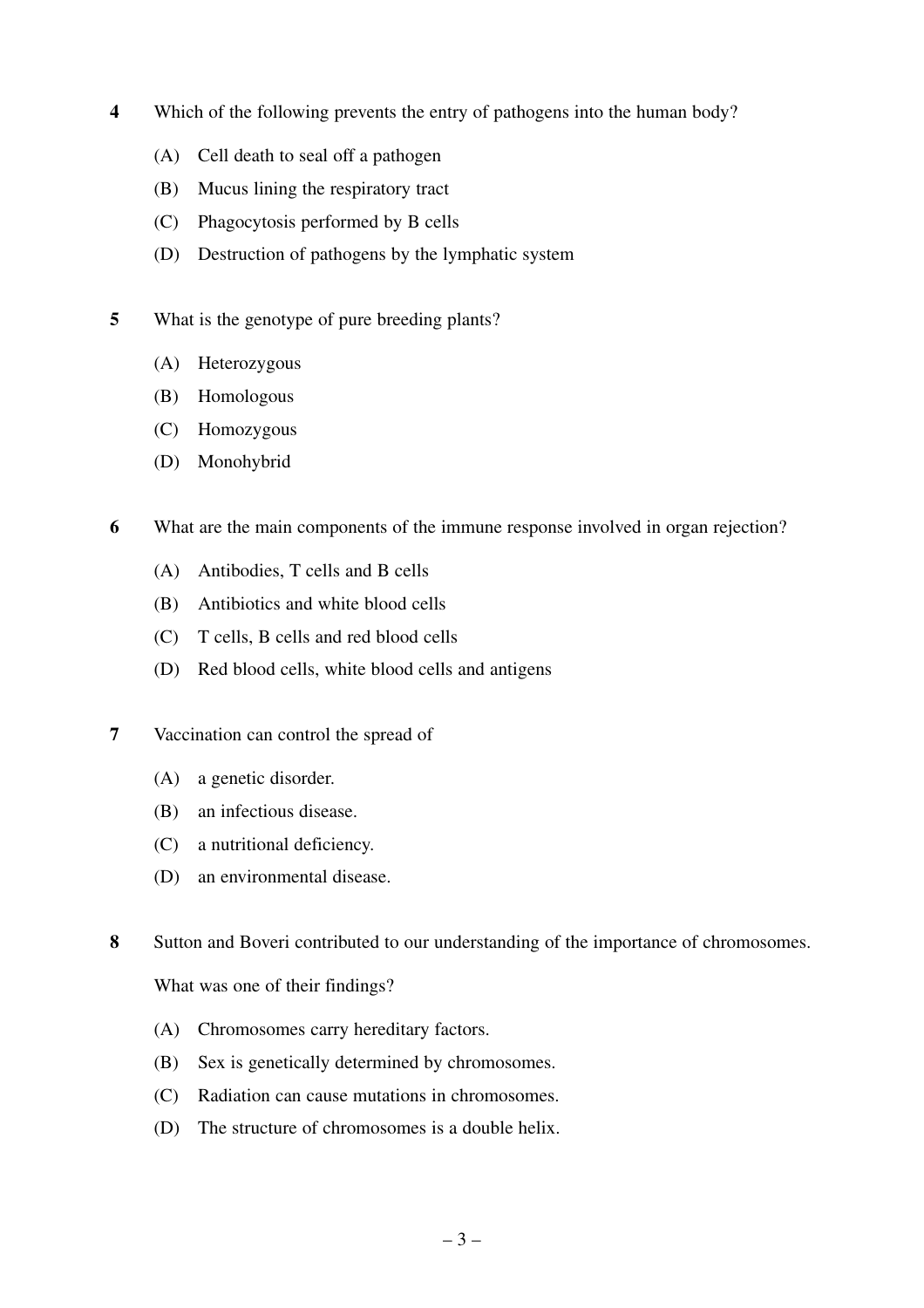- **9** What is a feature of an estuarine organism (eg mangroves) that allows it to survive?
	- (A) High rate of salt excretion
	- (B) Low rate of osmosis into its cells
	- (C) High uptake of salt from its environment
	- (D) Low uptake of oxygen from its environment
- **10**  What does the structure of arteries allow them to do?
	- (A) Transport oxygen rich blood
	- (B) Withstand high blood pressure
	- (C) Release carbon dioxide to the lungs
	- (D) Remove nitrogenous waste via the kidneys
- **11** Why are quarantine measures needed when there is an outbreak of an infectious disease in Australian farm animals?
	- (A) To prevent the spread of the disease to food imported into Australia
	- (B) To prevent Australian farm animals from becoming immune to the disease
	- (C) To prevent introduced plants threatening the survival of Australian farm animals
	- (D) To prevent the disease from spreading to farm animals in different regions of Australia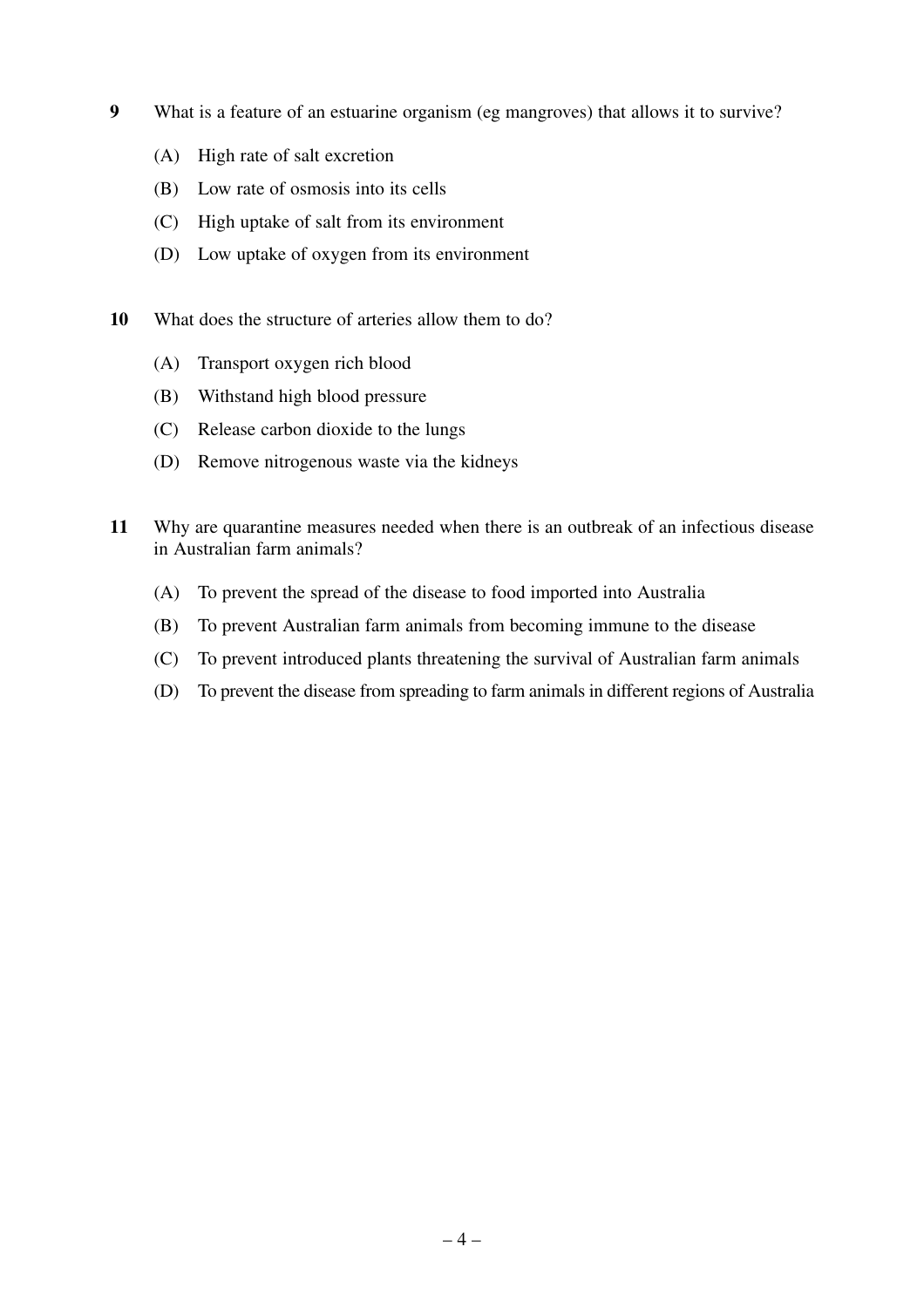**12** Two experiments were conducted where either cold air or hot air was blown continuously onto a student's legs while the skin temperature on the student's arm was being measured. The graph shows the change in skin temperature on the arm of the student for each experiment.



Which process best accounts for the trends shown in the graph?

- (A) Diffusion
- (B) Enantiostasis
- (C) Homeostasis
- (D) Inflammation

**13** • Why is carbon dioxide removed from cells?

- (A) To decrease osmosis
- (B) To allow oxygen to replace it
- (C) To prevent an increase in blood pH
- (D) To prevent cells from becoming acidic
- **14** Hormone replacement therapy was used to treat a patient who had low salt levels in their blood.

Which hormone was used for the treatment?

- (A) Aldosterone
- (B) Anti-diuretic hormone
- (C) Insulin
- (D) Oestrogen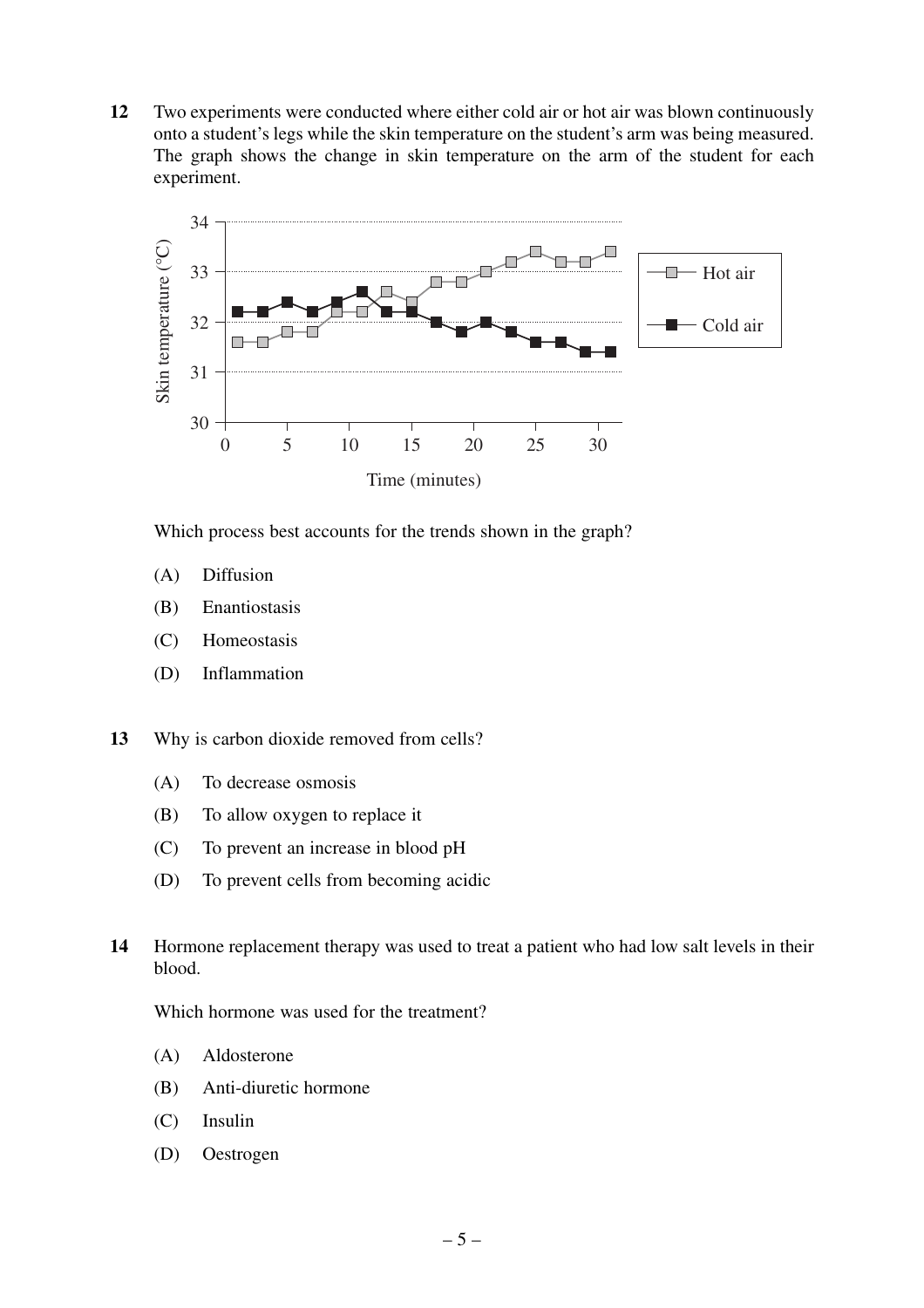- **15** Which is the correct sequence of a feedback mechanism for the control of blood pressure?
	- (A) blood pressure  $\rightarrow$  blood vessels  $\rightarrow$  brain  $\rightarrow$  receptors  $\rightarrow$  blood pressure
	- (B) blood pressure  $\rightarrow$  blood vessels  $\rightarrow$  receptors  $\rightarrow$  brain  $\rightarrow$  blood pressure
	- (C) blood pressure  $\rightarrow$  receptors  $\rightarrow$  blood vessels  $\rightarrow$  brain  $\rightarrow$  blood pressure
	- (D) blood pressure  $\rightarrow$  receptors  $\rightarrow$  brain  $\rightarrow$  blood vessels  $\rightarrow$  blood pressure
- **16** The theory of evolution has been supported by studying the structures of vertebrate forelimbs from the fossil record.

This type of study is best described as

- (A) biogeography.
- (B) comparative biochemistry.
- (C) comparative embryology.
- (D) palaeontology.
- **17** The photo shows insect mounds (nests) in hot northern Australia. The mounds are built with a narrow side facing the midday sun and the wide sides facing towards the morning and late afternoon sun.



The structure of these nests helps the insects in them to

- (A) become endothermic.
- (B) cool down quickly in the afternoon.
- (C) maintain a constant body temperature.
- (D) develop enzymes that operate at a high temperature.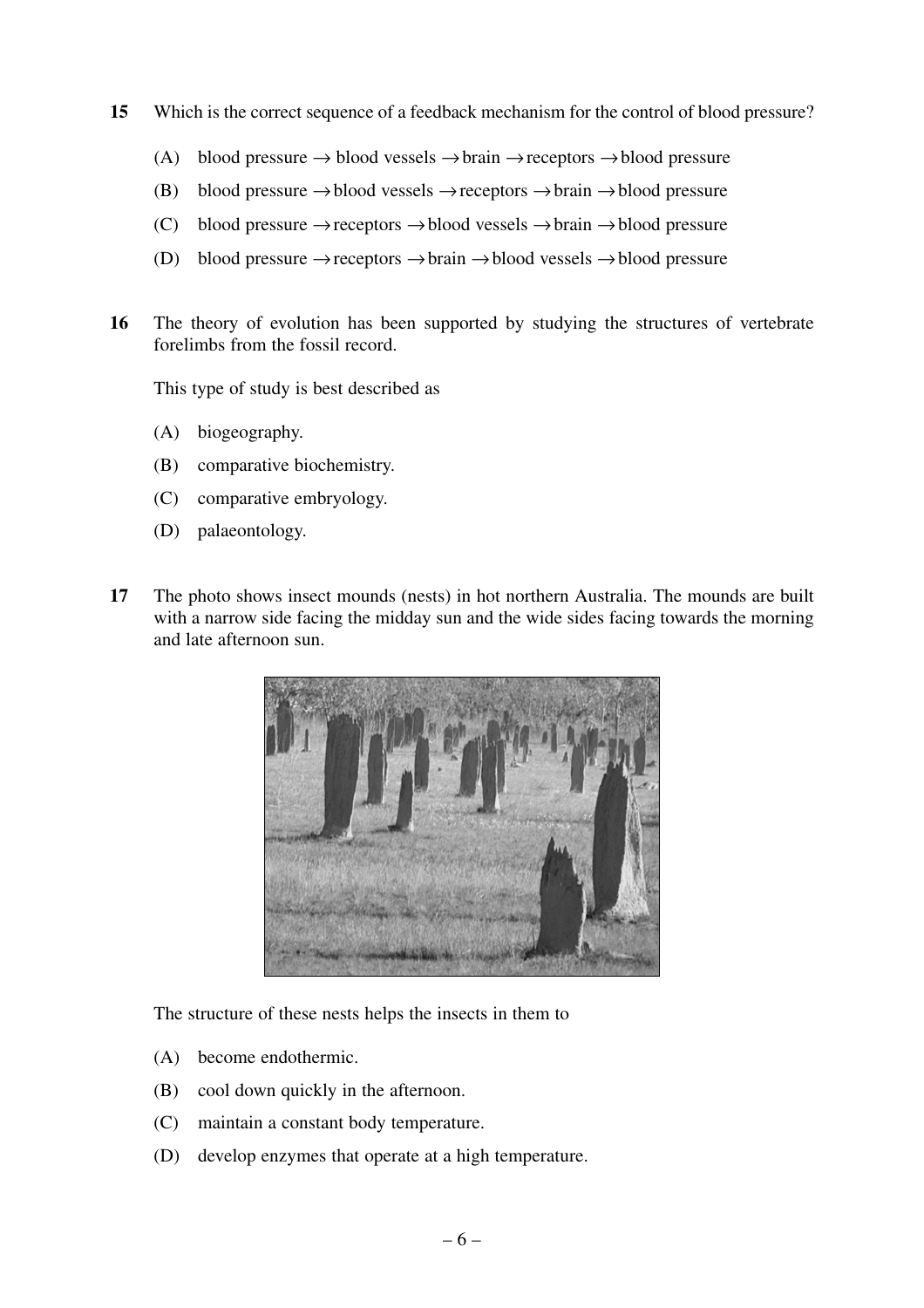

What is represented by this family tree?

- (A) Sex-linked inheritance
- (B) Co-dominant inheritance
- (C) Inheritance of a recessive trait
- (D) Inheritance of a dominant trait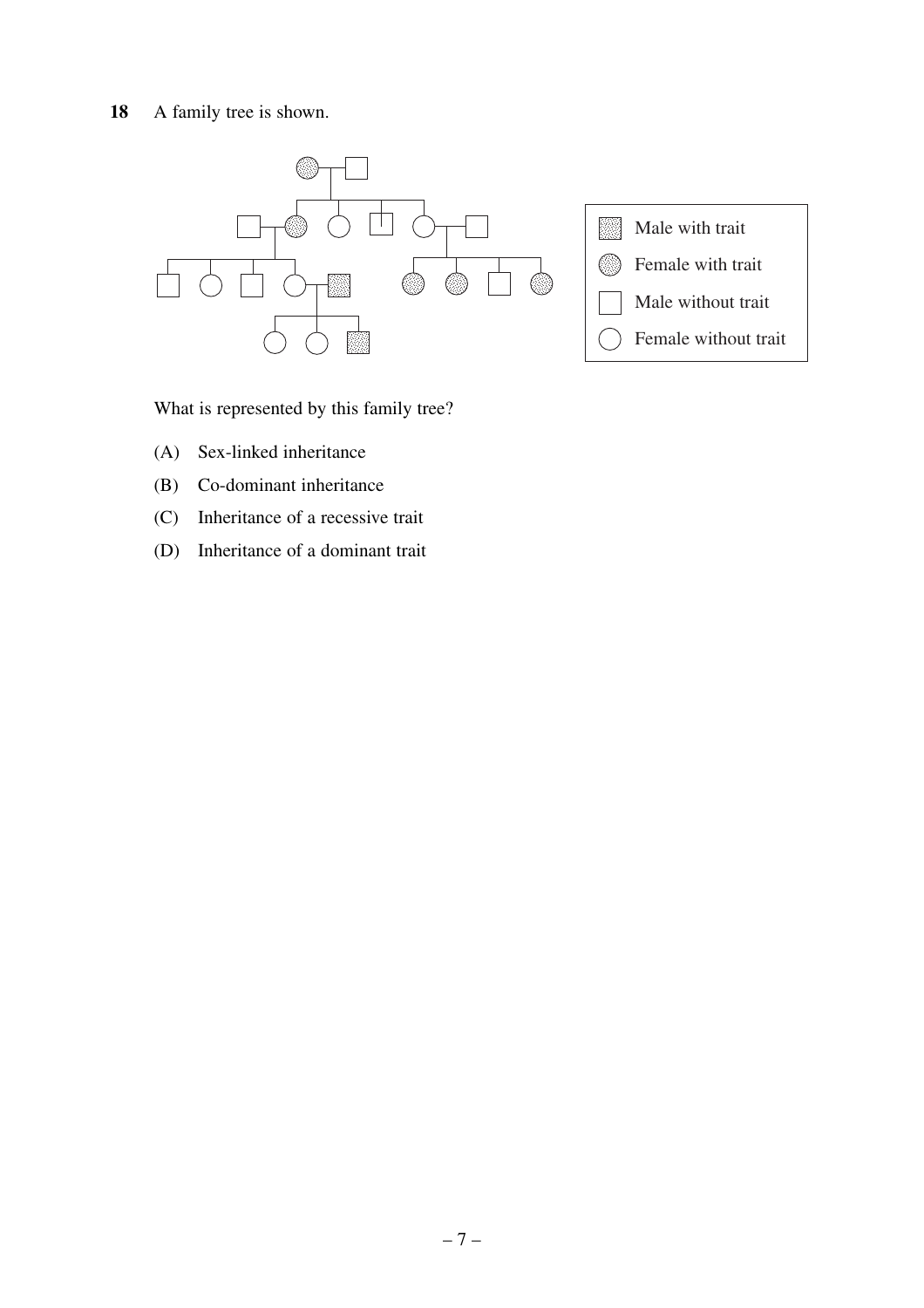**19** An enzyme was extracted from a mammal. The graph shows the rate at which bubbles are produced in a reaction at 36ºC using the extracted enzyme.







- **20** Which of the following statements about DNA provides support for Darwin's theory of evolution?
	- (A) Genes are inherited from both parents.
	- (B) Mutation of DNA may lead to new alleles.
	- (C) DNA contains the code for proteins and polypeptides.
	- (D) The sequence of bases in DNA differs between species.

#### © **Board of Studies NSW 2013**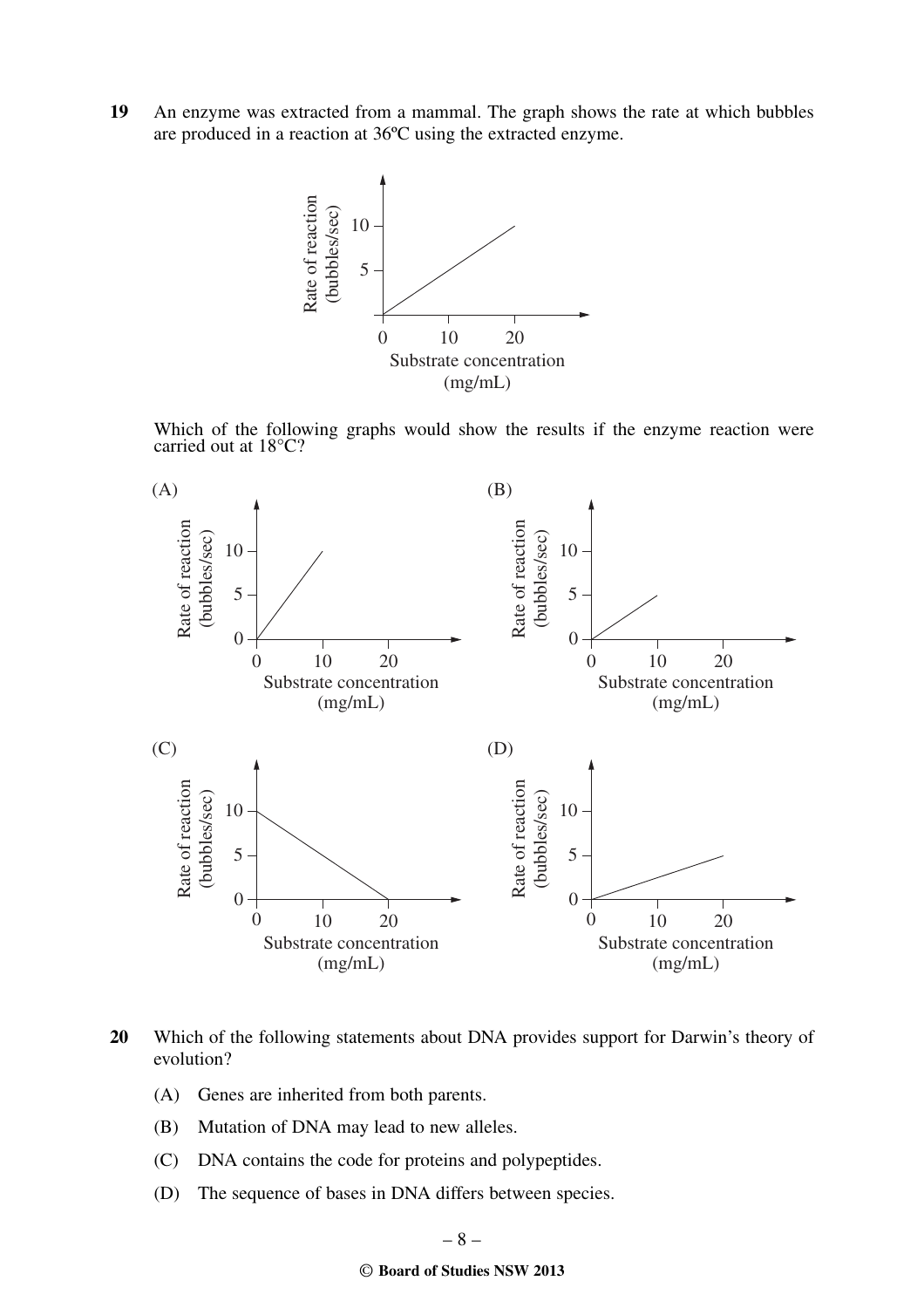# **2013 HIGHER SCHOOL CERTIFICATE EXAMINATION** Biology



# **Section I (continued)**

**Part B – 55 marks Attempt Questions 21–30 Allow about 1 hour and 40 minutes for this section**

Answer the questions in the spaces provided. These spaces provide guidance for the expected length of response.

Extra writing space is provided on pages 18 and 19. If you use this space, clearly indicate which question you are answering.

Write your Centre Number and Student Number at the top of this page.

**Please turn over**





Centre Number

area.

 $\frac{1}{6}$ 

 $\frac{1}{6}$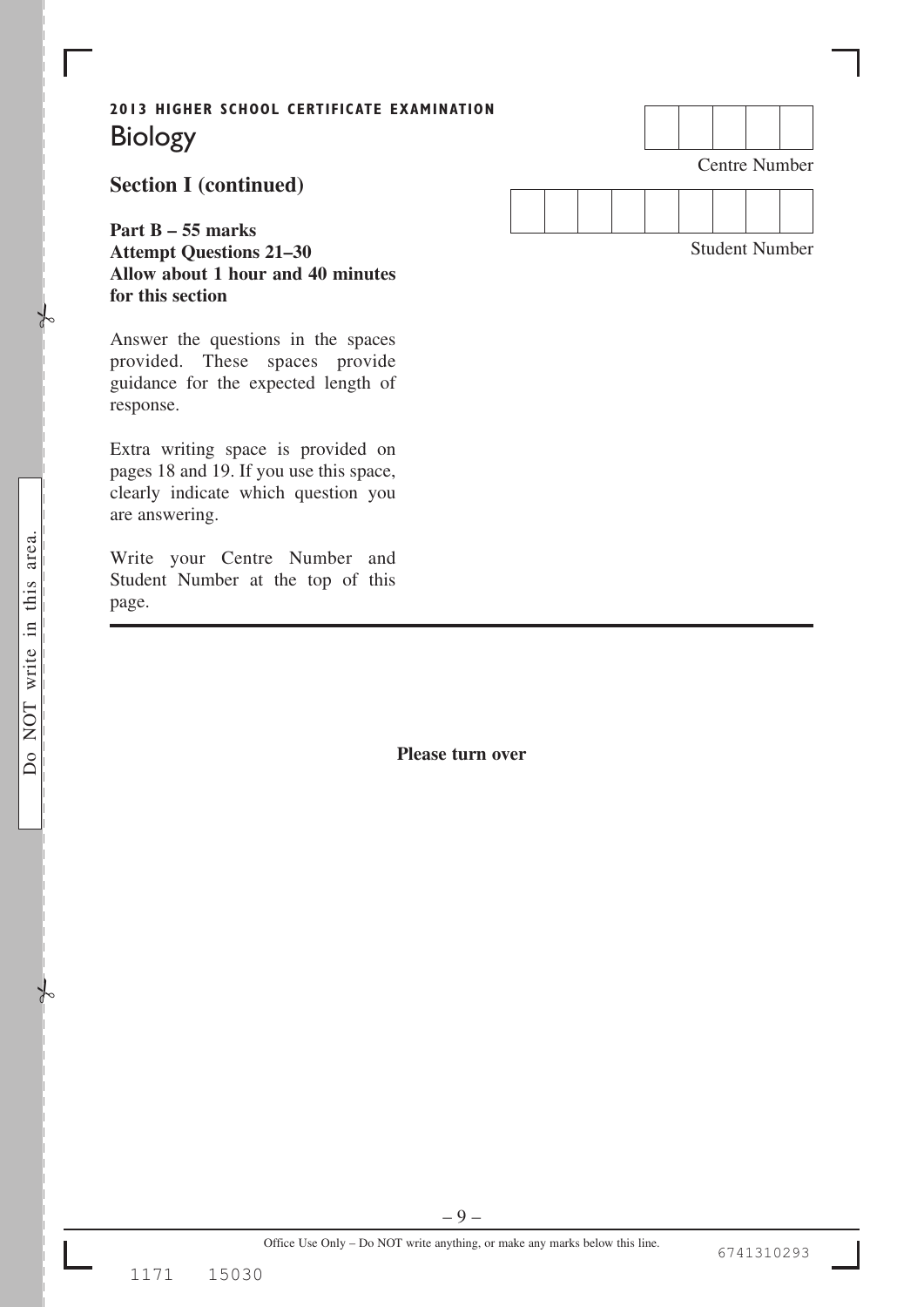## Question 21 (4 marks)

Describe the difference between the roles of TWO named types of T cells in the immune response in humans.

# Question 22 (3 marks)

Outline the work done by Morgan that has led to our understanding of sex linkage.

3

◢

 $-10-$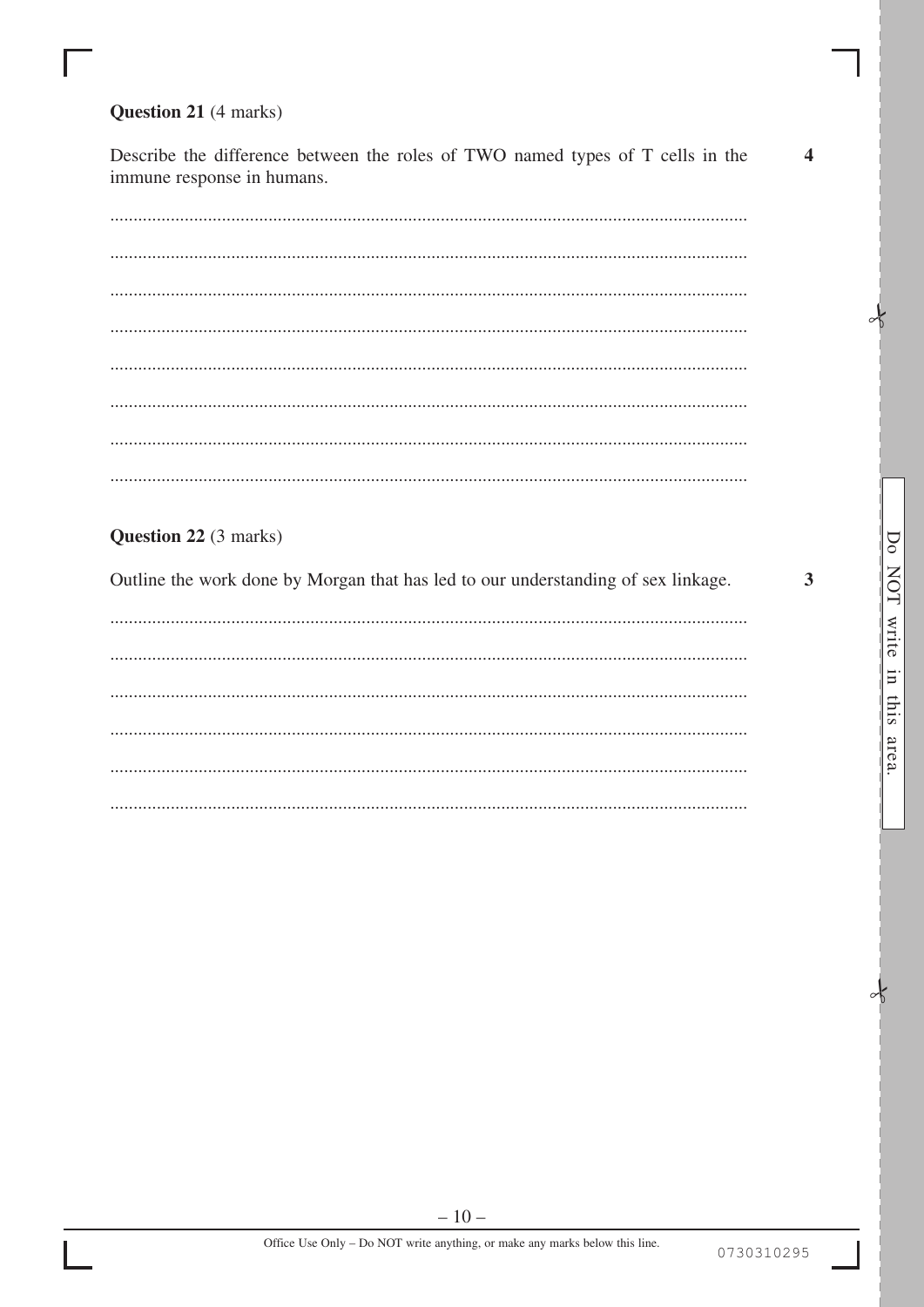#### **Question 23** (4 marks)

Spinifex is a grass common across central Australia where soils are nutrient deficient. It frequently grows as a circular clump of stems and the diameter of the clump increases slowly each year. Initially the leaves are flat and the roots are shallow. As the plant matures, the leaves curl inwards to form long thin tubes with the stomates on the inside, while the roots grow deep into the soil to obtain nutrients and water. Silicon granules make the stems tough.

Explain how TWO of the adaptations outlined above allow Spinifex to survive in hot, dry conditions.

 $\frac{1}{6}$ 

 $\frac{1}{6}$ 

**4**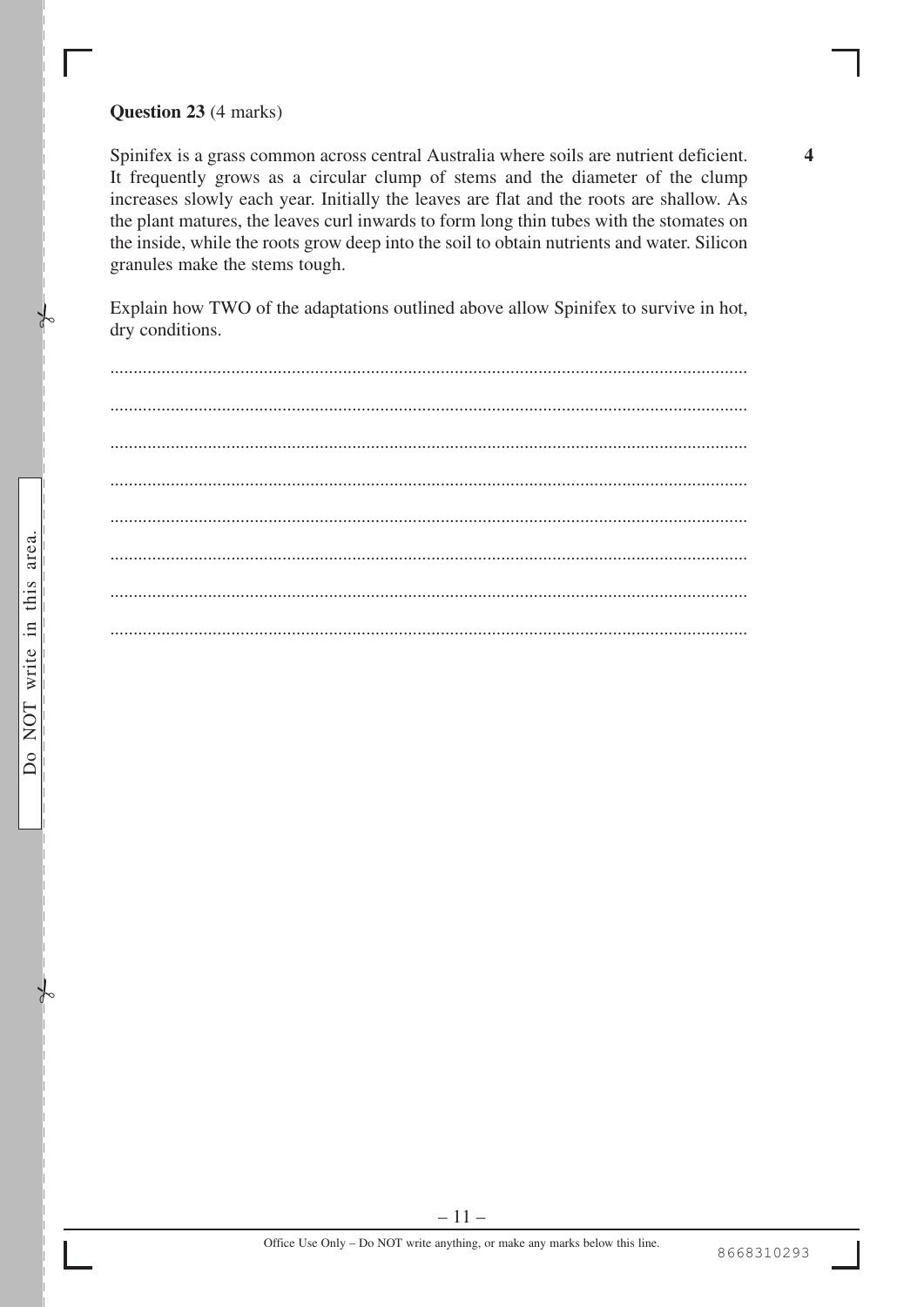# Question 24 (7 marks)

Draw a flowchart showing the steps you could take to model Pasteur's  $(a)$ experiment to identify the role of microbes in decay.

|  |  | Explain the importance of using controls in microbial experiments. |
|--|--|--------------------------------------------------------------------|
|  |  |                                                                    |
|  |  |                                                                    |
|  |  |                                                                    |
|  |  |                                                                    |
|  |  |                                                                    |
|  |  |                                                                    |
|  |  |                                                                    |
|  |  |                                                                    |

 $\overline{\mathbf{3}}$ 

 $\sim$ 

 $\overline{\mathbf{4}}$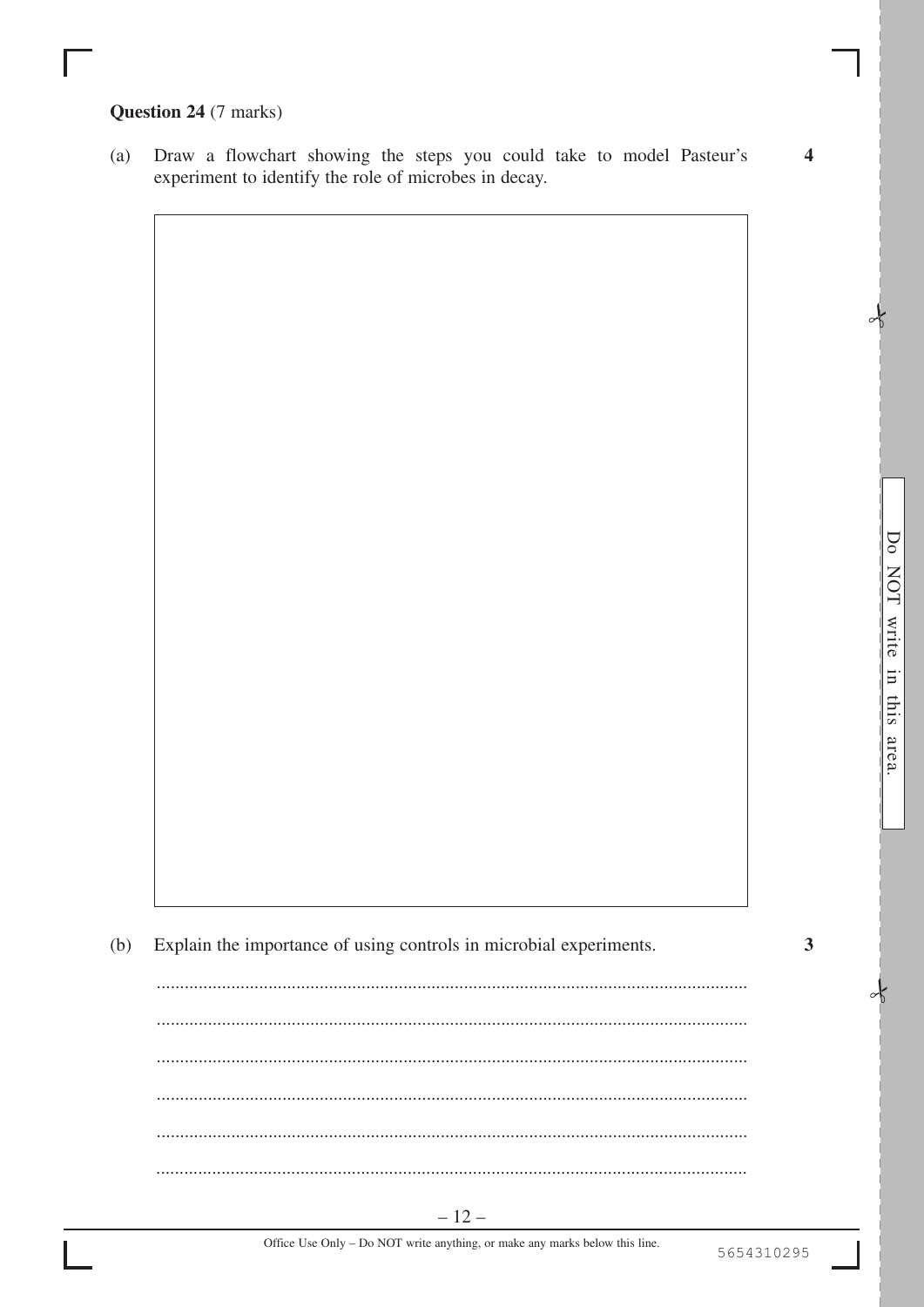#### Question 25 (7 marks)

The graph below shows the results obtained from testing the activity of a bacterial enzyme.



 $(a)$ Name ONE variable, other than temperature, that would have been controlled in  $\mathbf{1}$ the experiment. For what temperature range does the enzyme display the maximum rate of  $\mathbf{1}$  $(b)$ change in activity? Account for the activity of the enzyme at the parts of the graph labelled  $\overline{\mathbf{4}}$  $(c)$  $A, B, C$  and  $D$ .  $(d)$ Based on the information in the graph, suggest the type of environment in which  $\mathbf{1}$ these bacteria might survive.  $-13-$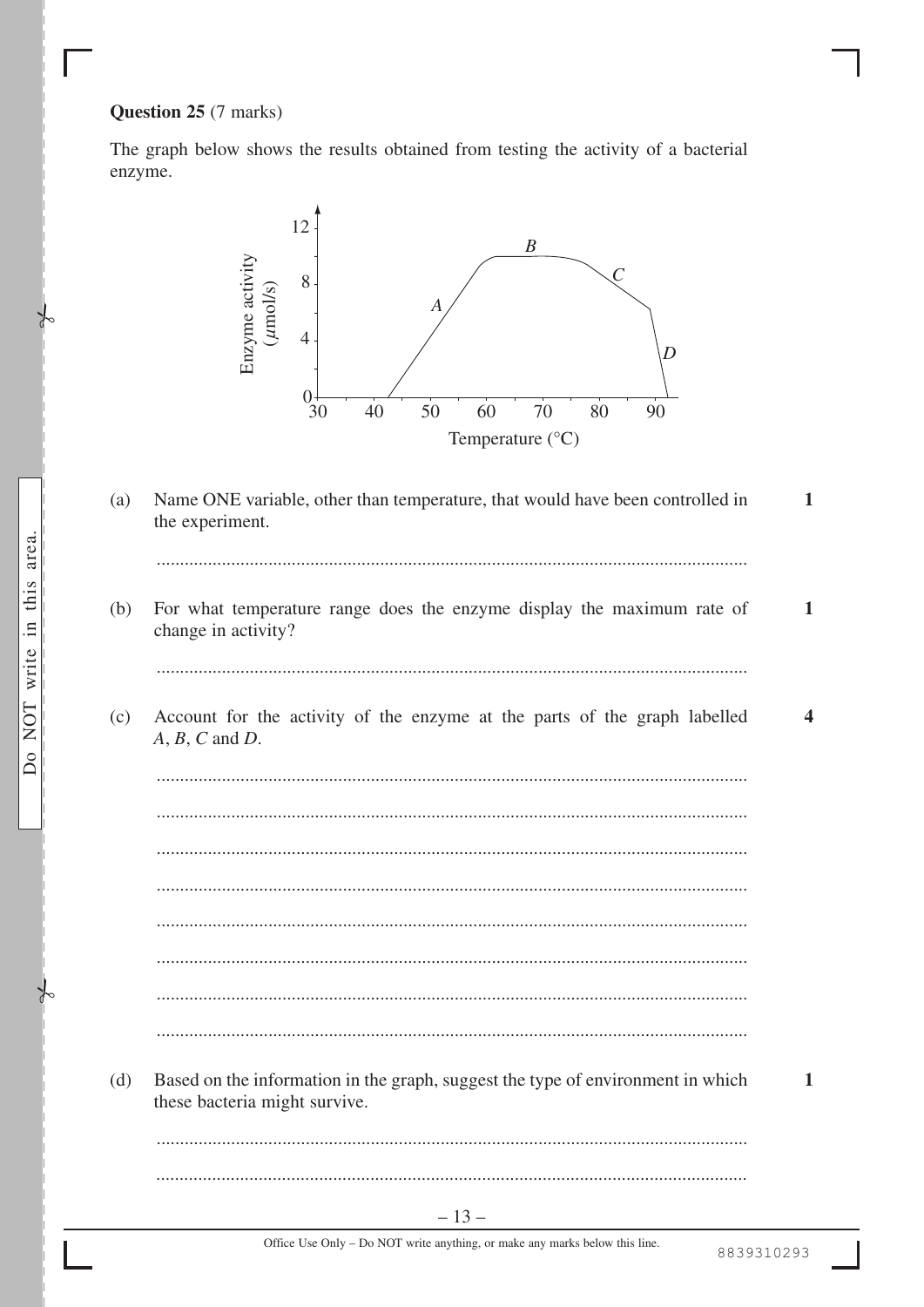#### Question 26 (3 marks)

A virus was used to kill rabbits in Australia. After first release of the virus nearly all rabbits were killed, but over time the numbers recovered.

Outline how Darwin/Wallace's theory of evolution could be used to explain the recovery of rabbit numbers.

# Question 27 (4 marks)

Explain how ONE advance in technology has provided support for the theory of evolution.

 3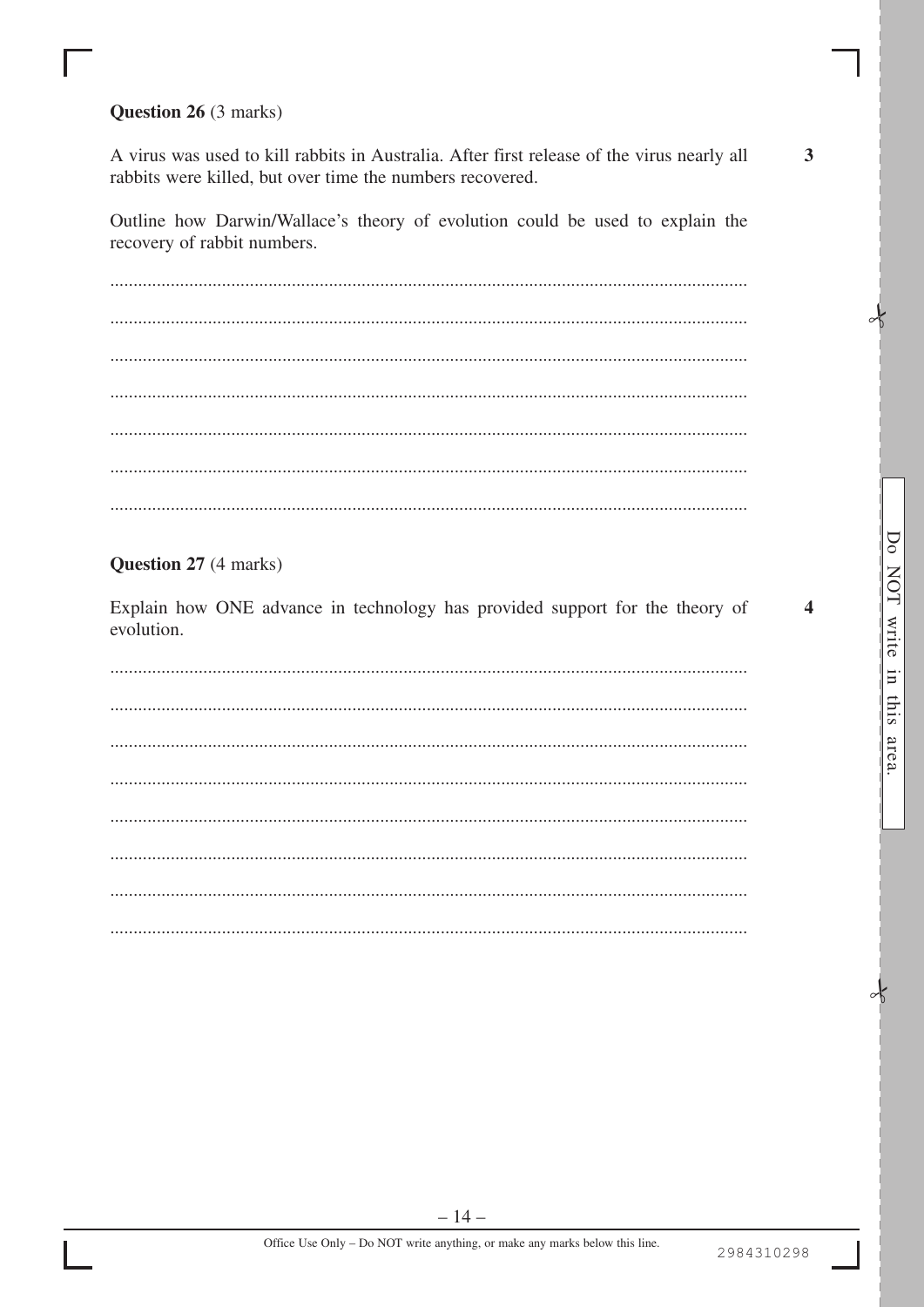#### Question 28 (7 marks)

As part of your Biology course you were required to examine plant shoots and  $\overline{2}$  $(a)$ leaves for evidence of pathogens and insect pests. List TWO observations that indicated the presence of pathogens on plant shoots and/or leaves.  $(b)$ Describe how TWO named methods have changed the way we manage disease  $\overline{5}$ and/or insect pests.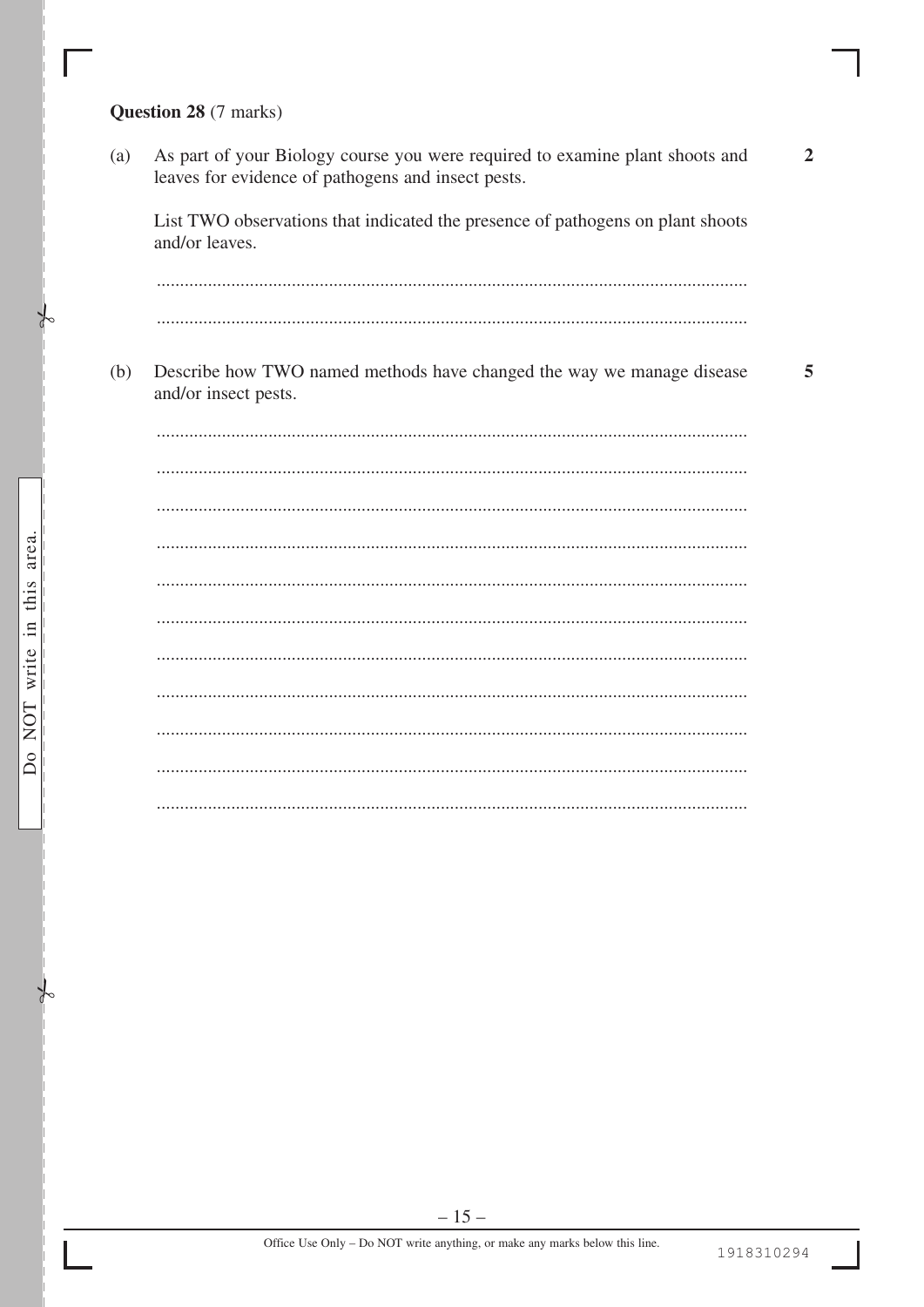# Question 29 (8 marks)

| (a) | What chemicals are filtered out of the blood by the kidney? | $\overline{2}$ |
|-----|-------------------------------------------------------------|----------------|
|     |                                                             |                |
|     |                                                             |                |
| (b) | What chemicals are reabsorbed into the blood by the kidney? | $\overline{2}$ |
|     |                                                             |                |
|     |                                                             |                |
| (c) | Explain the steps involved in the formation of urine.       | 4              |
|     |                                                             |                |
|     |                                                             |                |
|     |                                                             |                |
|     |                                                             |                |
|     |                                                             |                |
|     |                                                             |                |
|     |                                                             |                |
|     |                                                             |                |
|     |                                                             |                |
|     |                                                             |                |
|     |                                                             |                |
|     |                                                             |                |
|     |                                                             |                |

 $\alpha$ 

 $\sim$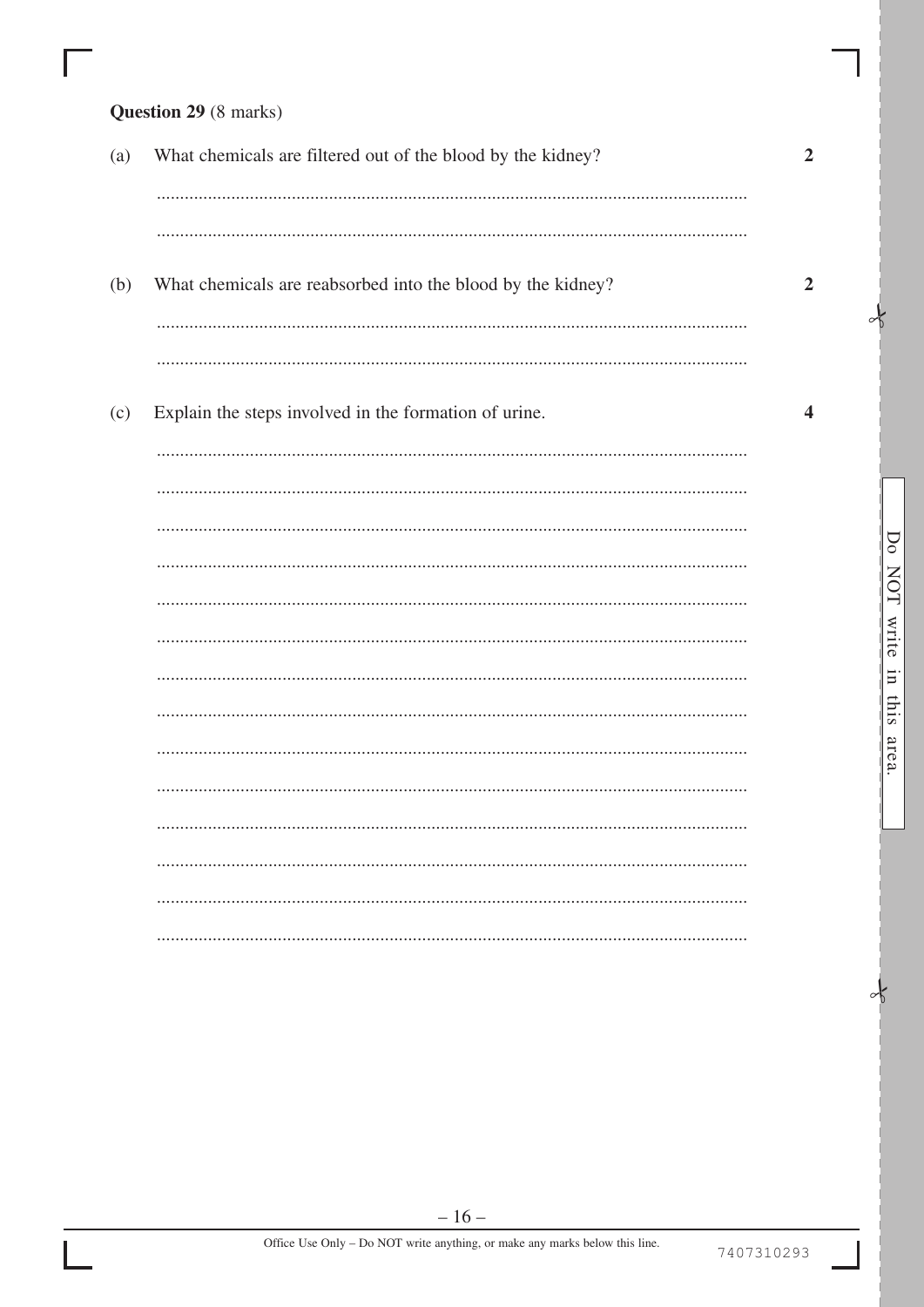#### Question 30 (8 marks)

Explain how our knowledge of chromosome structure has led to reproductive technologies that have the potential to alter the path of evolution.

NOT write in this area.  $\overline{\mathrm{D}}$ 

↳

8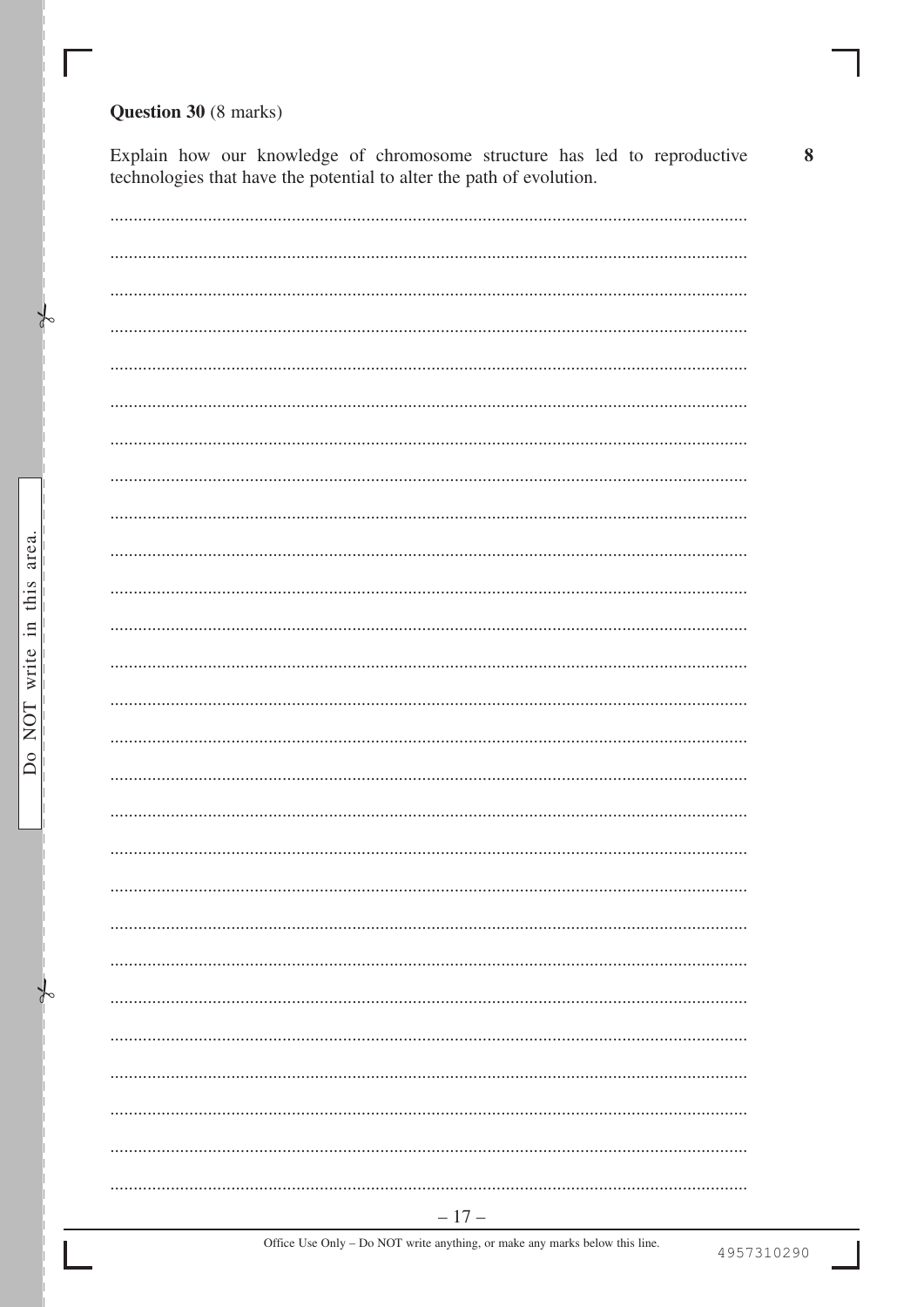| <b>Section I Part B Extra writing space</b>                                           |            |                      |
|---------------------------------------------------------------------------------------|------------|----------------------|
| If you use this space, clearly indicate which question you are answering.             |            |                      |
|                                                                                       |            |                      |
|                                                                                       |            |                      |
|                                                                                       |            |                      |
|                                                                                       |            |                      |
|                                                                                       |            | $\sim$               |
|                                                                                       |            |                      |
|                                                                                       |            |                      |
|                                                                                       |            |                      |
|                                                                                       |            |                      |
|                                                                                       |            | D <sub>0</sub>       |
|                                                                                       |            |                      |
|                                                                                       |            | <b>NOT</b>           |
|                                                                                       |            | write                |
|                                                                                       |            | $\rm \overline{\mu}$ |
|                                                                                       |            | this                 |
|                                                                                       |            | area.                |
|                                                                                       |            |                      |
|                                                                                       |            |                      |
|                                                                                       |            |                      |
|                                                                                       |            |                      |
|                                                                                       |            | $\sim$               |
|                                                                                       |            |                      |
|                                                                                       |            |                      |
|                                                                                       |            |                      |
|                                                                                       |            |                      |
|                                                                                       |            |                      |
| $-18-$<br>Office Use Only - Do NOT write anything, or make any marks below this line. |            |                      |
|                                                                                       | 4792310297 |                      |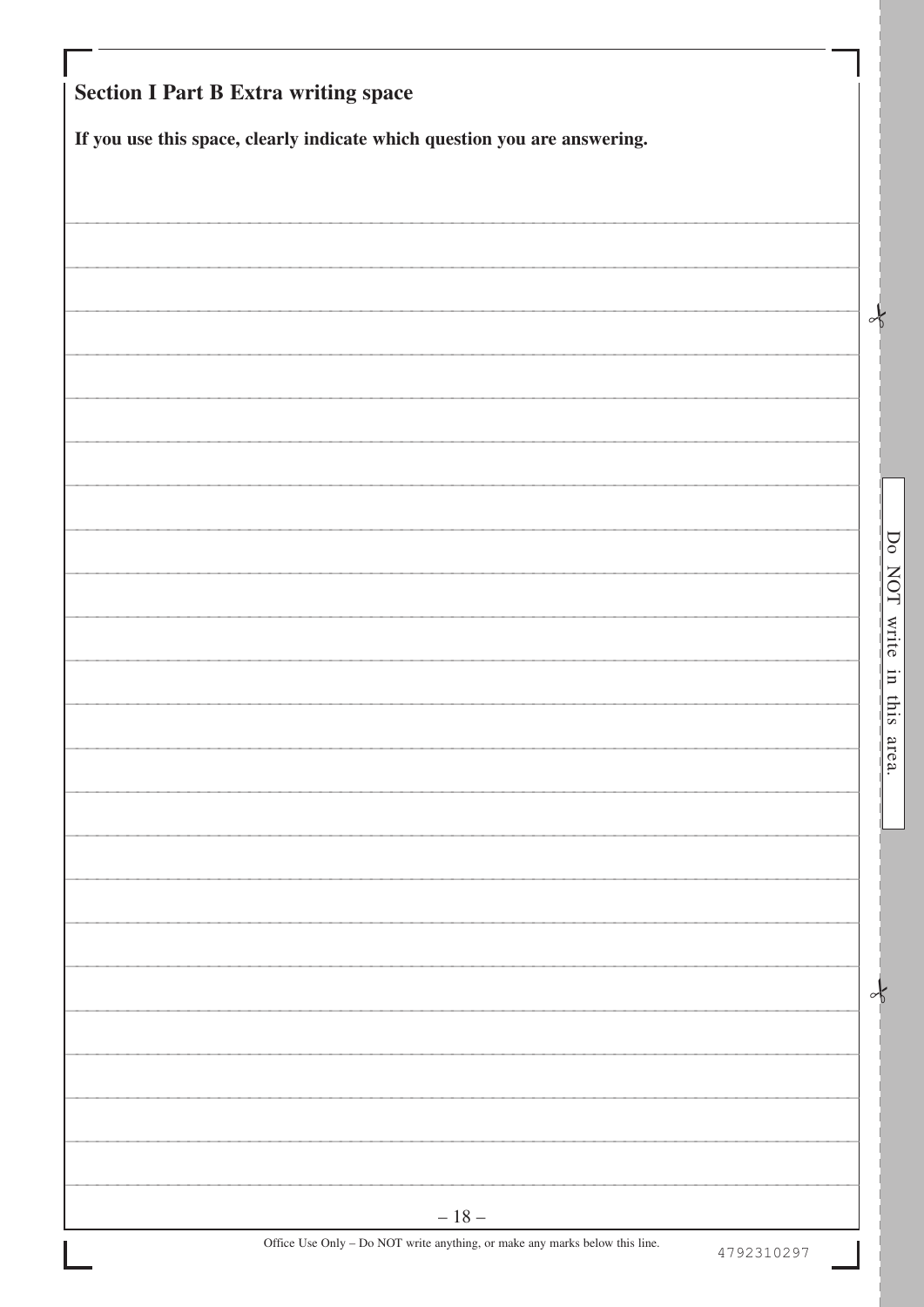| If you use this space, clearly indicate which question you are answering. |  |
|---------------------------------------------------------------------------|--|
|                                                                           |  |
|                                                                           |  |
|                                                                           |  |
|                                                                           |  |
|                                                                           |  |
|                                                                           |  |
|                                                                           |  |
|                                                                           |  |
|                                                                           |  |
|                                                                           |  |
|                                                                           |  |
|                                                                           |  |
|                                                                           |  |
|                                                                           |  |
|                                                                           |  |
|                                                                           |  |
|                                                                           |  |
|                                                                           |  |
|                                                                           |  |
|                                                                           |  |
|                                                                           |  |
|                                                                           |  |
|                                                                           |  |
|                                                                           |  |
|                                                                           |  |
|                                                                           |  |
|                                                                           |  |
|                                                                           |  |
|                                                                           |  |
|                                                                           |  |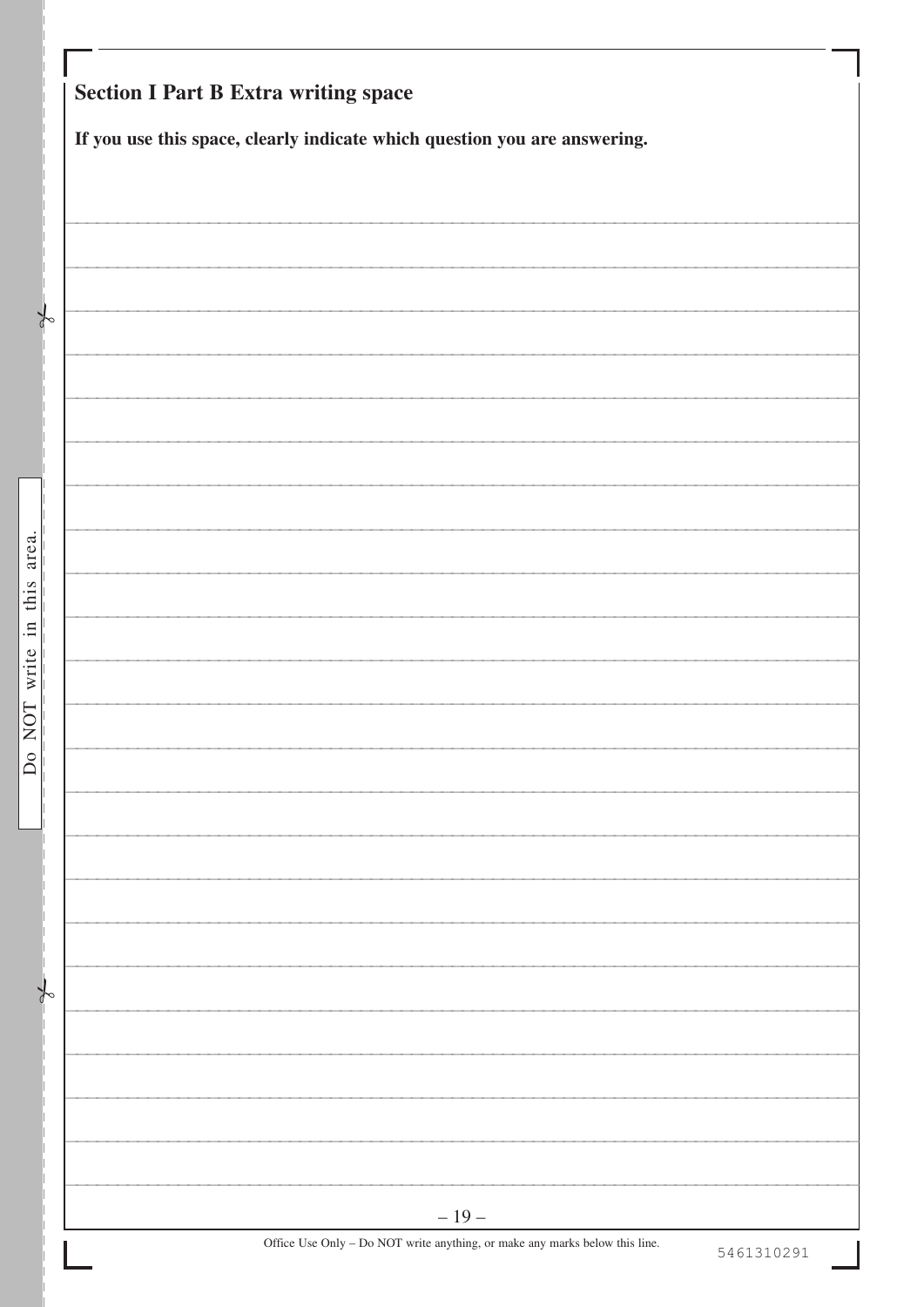BLANK PAGE

 $\sim$ 

 $\sigma_{\rm b}$ 

– 20 – © **Board of Studies NSW 2013**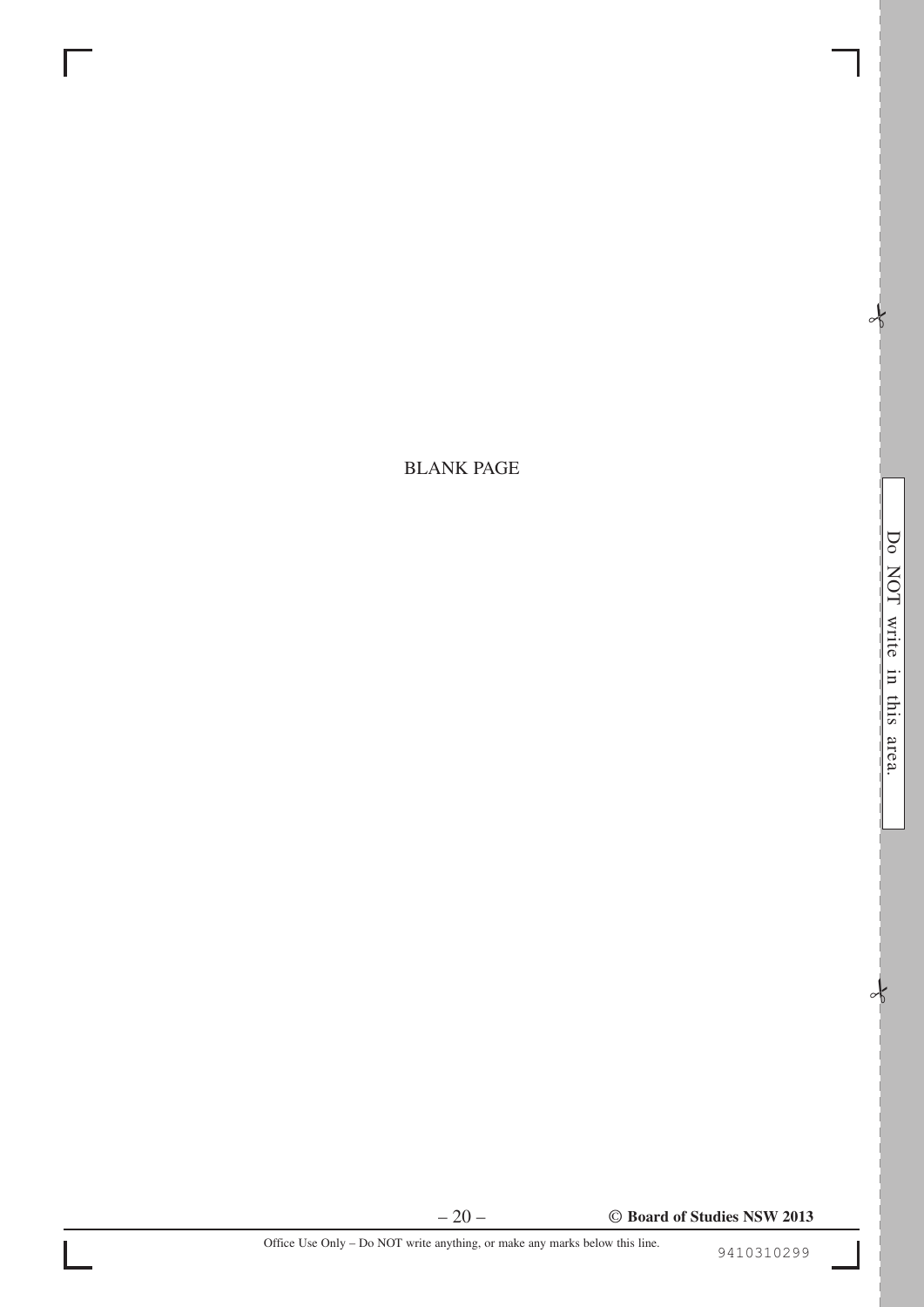# **2013 HIGHER SCHOOL CERTIFICATE EXAMINATION**  Biology

# **Section II**

# **25 marks Attempt ONE question from Questions 31–35 Allow about 45 minutes for this section**

Answer the question in the Section II Writing Booklet. Extra writing booklets are available.

| Pages |
|-------|
|       |
|       |
|       |
|       |
|       |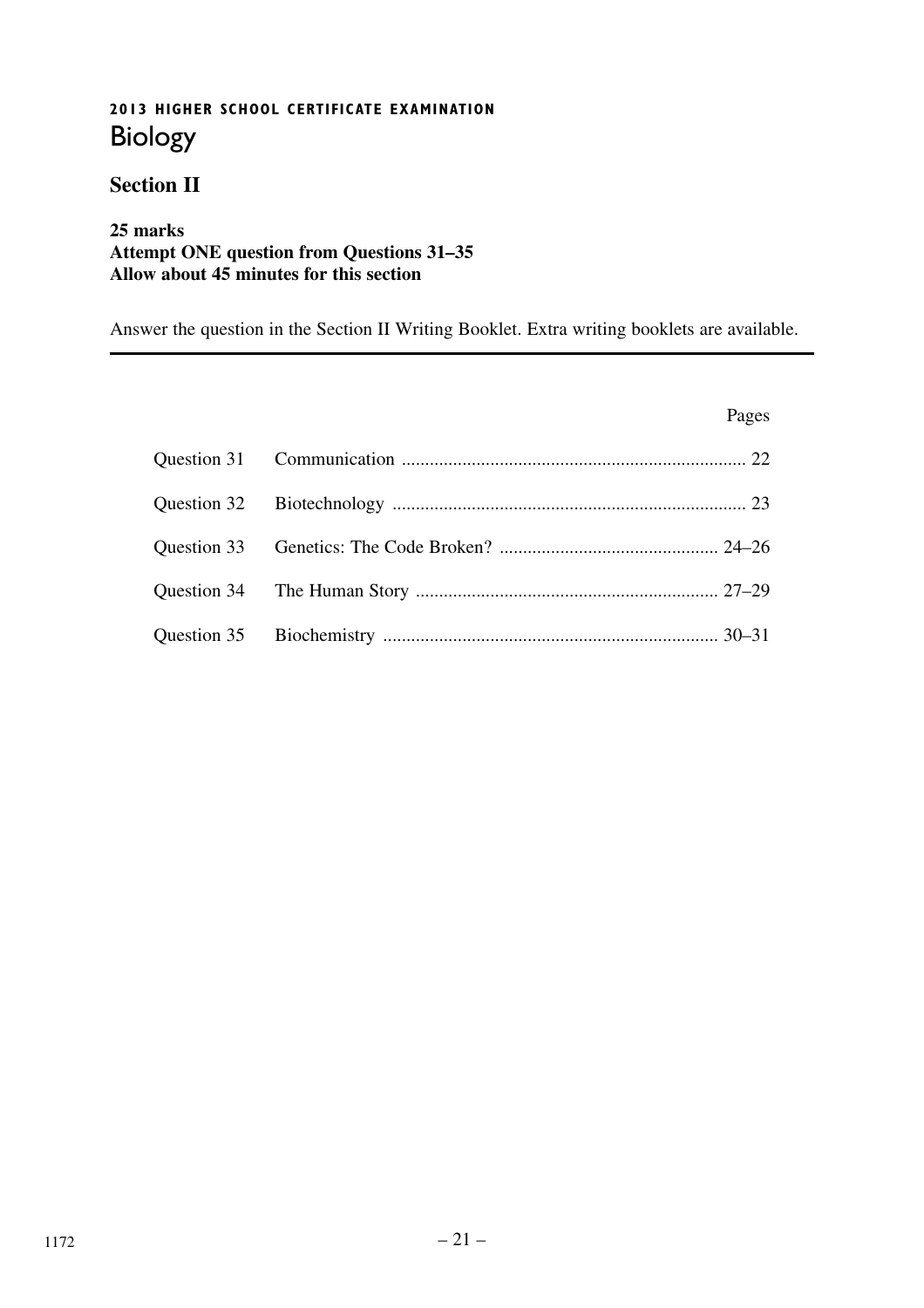# **Question 31 — Communication** (25 marks)

Answer parts (a), (b) and (c) of the question on pages 2–4 of the Section II Writing Booklet. Start each part of the question on a new page.

| (a) |      | Outline how the larynx produces sounds of different frequencies.                                                                                                                                                                           | $\mathbf{3}$            |
|-----|------|--------------------------------------------------------------------------------------------------------------------------------------------------------------------------------------------------------------------------------------------|-------------------------|
| (b) |      | Outline how sound is transmitted to the brain in humans.                                                                                                                                                                                   | $\overline{\mathbf{4}}$ |
| (c) | (i)  | Describe the process of accommodation. You may include diagrams in<br>your answer.                                                                                                                                                         | $\overline{\mathbf{4}}$ |
|     | (ii) | Outline how ONE technology is used to treat hyperopia.                                                                                                                                                                                     | $\mathbf{1}$            |
|     |      | Answer parts (d) and (e) of the question on pages 6–8 of the Section II Writing<br>Booklet. Start each part of the question on a new page.                                                                                                 |                         |
| (d) |      | Describe the sequence of events that occurs when photoreceptors in different<br>regions of the retina are stimulated by red light.                                                                                                         | 6                       |
| (e) | (i)  | Outline ONE essential step that must occur for the photoreceptor signal<br>to be transmitted along the optic nerve to the brain.                                                                                                           | $\mathbf{1}$            |
|     | (ii) | Microelectronic chips containing light sensitive detectors have been<br>implanted in the retinas of blind volunteer patients. These implants do not<br>give normal vision but allow these patients to see only areas of light and<br>dark. | 6                       |

Relate your understanding of the use of hearing aids and cochlear implants to possible advantages and limitations of microelectronic chips to vision.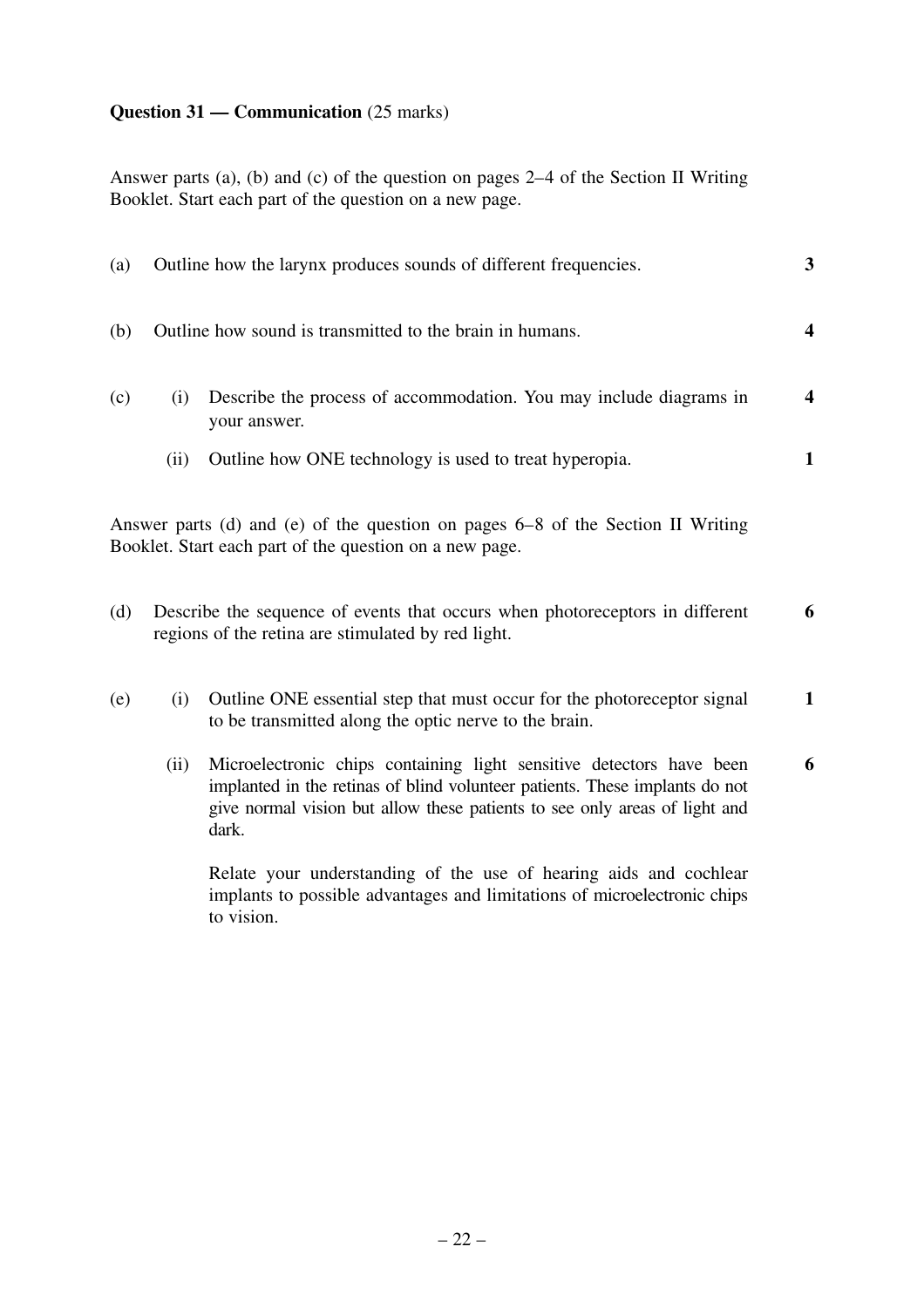# **Question 32 — Biotechnology** (25 marks)

Answer parts (a), (b) and (c) of the question on pages 2–4 of the Section II Writing Booklet. Start each part of the question on a new page.

| (a) |                                                                                                                                                                                                | Outline the function of RNA.                                                                                                                                 | 3                |  |  |  |
|-----|------------------------------------------------------------------------------------------------------------------------------------------------------------------------------------------------|--------------------------------------------------------------------------------------------------------------------------------------------------------------|------------------|--|--|--|
| (b) |                                                                                                                                                                                                | Using a named example, outline how greater knowledge of science has led to a<br>change in traditional methods of fermentation.                               | 4                |  |  |  |
| (c) | (i)                                                                                                                                                                                            | Outline the steps in the extraction process of DNA from a named source.                                                                                      | $\overline{2}$   |  |  |  |
|     | (ii)                                                                                                                                                                                           | How could the final product be identified as DNA?                                                                                                            | $\mathbf{1}$     |  |  |  |
|     | (iii)                                                                                                                                                                                          | Describe how a specific gene from extracted DNA could be amplified.                                                                                          | $\boldsymbol{2}$ |  |  |  |
|     |                                                                                                                                                                                                | Answer parts (d) and (e) of the question on pages 6–8 of the Section II Writing<br>Booklet. Start each part of the question on a new page.                   |                  |  |  |  |
| (d) | medicine.                                                                                                                                                                                      | Analyse the contribution that ONE of the following applications has made to                                                                                  | 6                |  |  |  |
|     |                                                                                                                                                                                                | • tissue engineering                                                                                                                                         |                  |  |  |  |
|     | • gene delivery by nasal sprays                                                                                                                                                                |                                                                                                                                                              |                  |  |  |  |
|     |                                                                                                                                                                                                | • production of a synthetic hormone                                                                                                                          |                  |  |  |  |
| (e) | The domestication of seeds produced the most cultural change in human history,<br>transforming most human societies from hunter gatherers to permanent<br>settlements anchored by agriculture. |                                                                                                                                                              |                  |  |  |  |
|     | (i)                                                                                                                                                                                            | Outline how the collection of seeds could be seen as an early example of<br>biotechnology.                                                                   | $\mathbf{1}$     |  |  |  |
|     | (ii)                                                                                                                                                                                           | Using your knowledge of the domestication of one plant or animal<br>species, evaluate relevant ethical issues raised by the use of current<br>biotechnology. | 6                |  |  |  |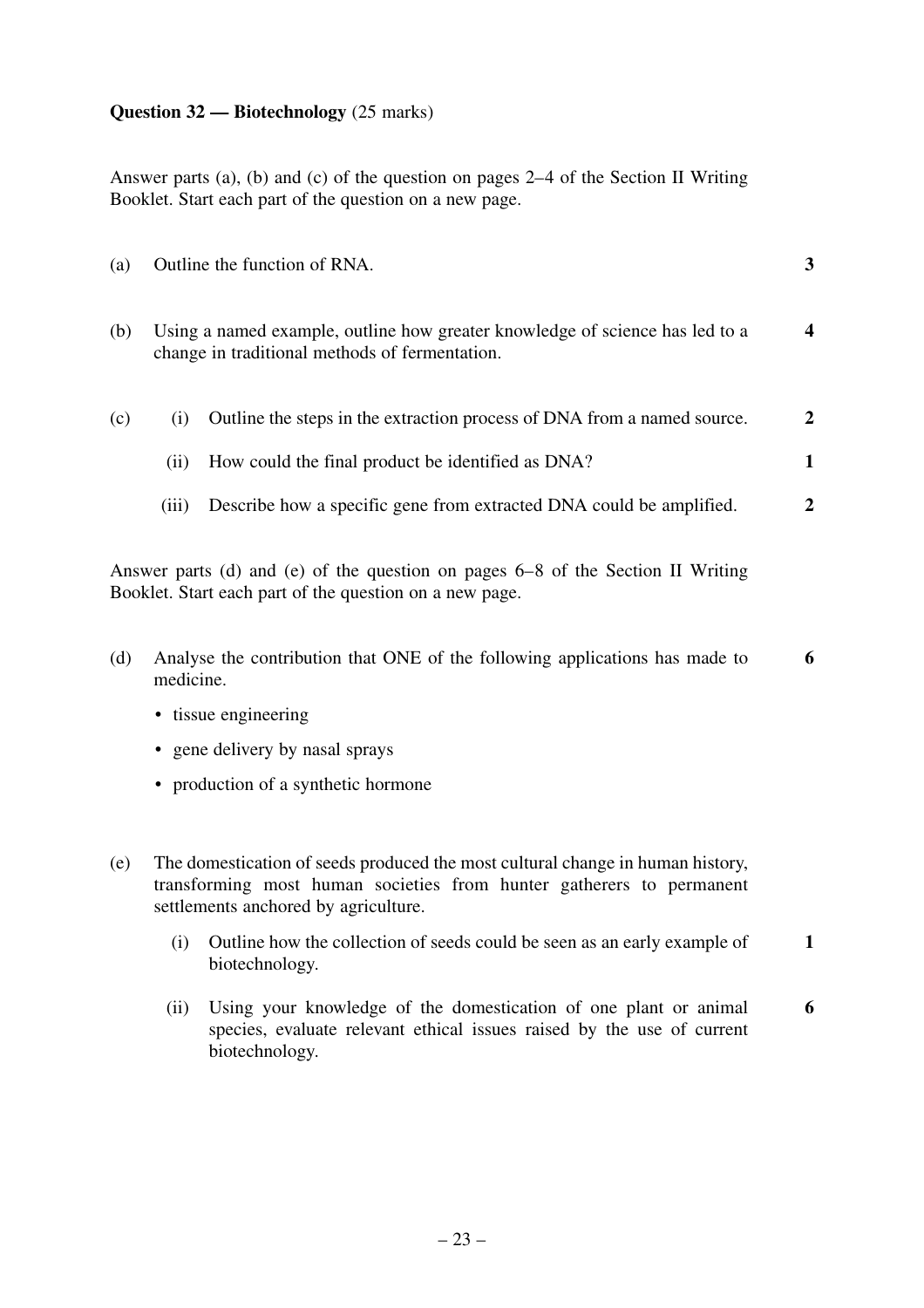# **Question 33 — Genetics: The Code Broken?** (25 marks)

Answer parts (a), (b) and (c) of the question on pages 2–4 of the Section II Writing Booklet. Start each part of the question on a new page.

- (a) Outline *polygenic inheritance*. Include an example in your answer. **3**
- (b) The diagram shows part of the process of protein synthesis. **4**



Acknowledgement: © Maryland State Department of Education (MSDE)

Outline how the structure *Y* enables information from DNA to be translated into a specific polypeptide.

**Question 33 continues on page 25**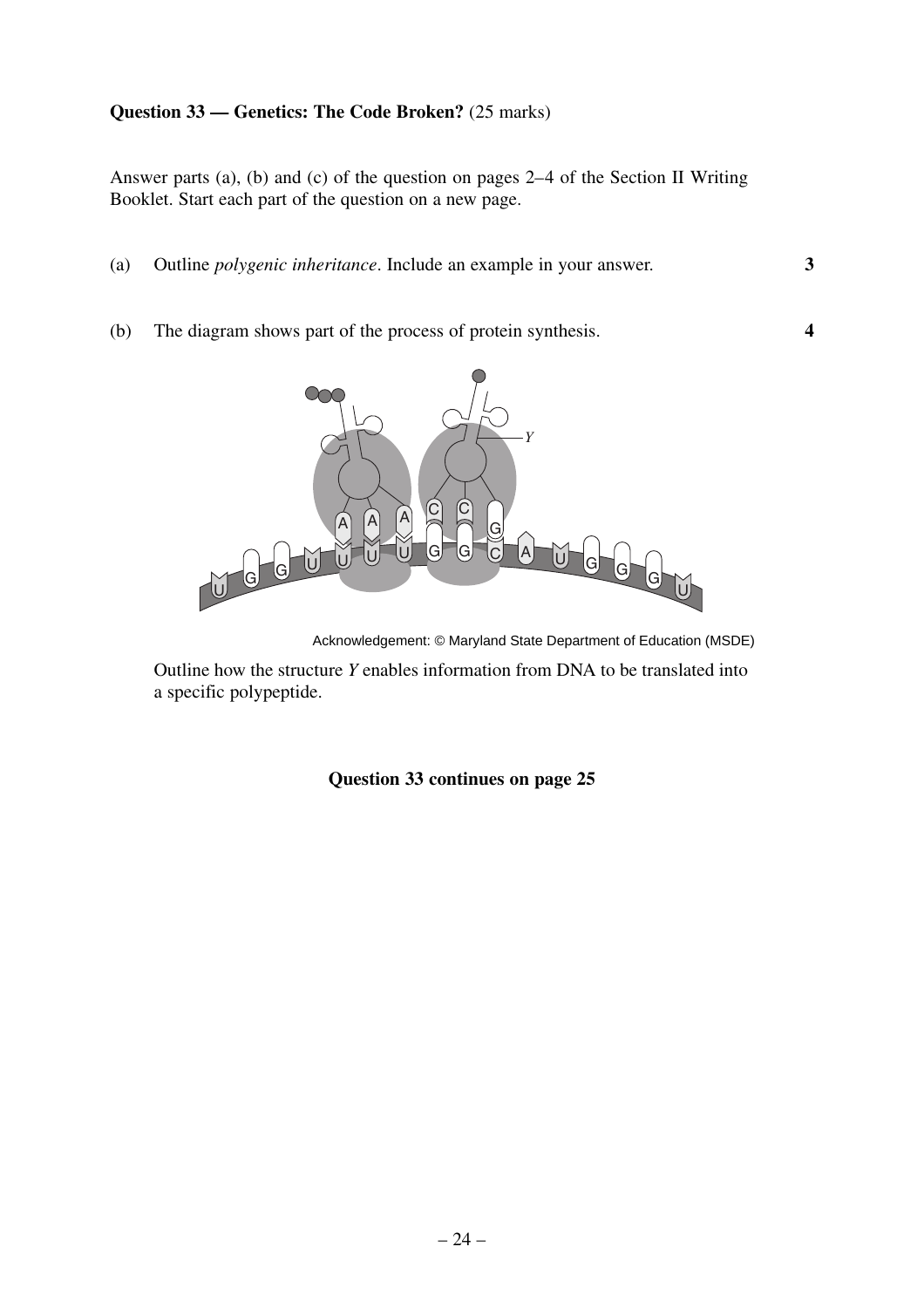Question 33 (continued)

- (c) (i) In the early 1900s, Bateson and Punnett studied inheritance in the sweet pea plant. They studied the inheritance of two genes:
	- flower colour (*P*, purple, and *p*, red)
	- shape of pollen grain (*L*, long, and *l*, round).

They crossed pure lines *PPLL* (purple, long) *× ppll* (red, round). In the F1 generation all offspring had purple flowers and long pollen grains. These offspring were then crossed with the expectation that the Mendelian ratios would occur.

Construct a Punnett square to show the phenotypic ratios that would have been obtained if these genes showed typical Mendelian dihybrid inheritance.

| Phenotype                 | Number of offspring |
|---------------------------|---------------------|
| Purple, long              | 4831                |
| Purple, round             | 390                 |
| Red, long                 | 393                 |
| Red, round                | 1338                |
| Total number of offspring | 6952                |

(ii) The table shows the actual results that Bateson and Punnett obtained. **3** 

Explain how the results of cross-breeding experiments could be used to identify the relative positions of genes. Acknowledgement: Reprinted by permission from Macmillan Publishers Ltd : Nature Reviews Genetics 13, 2012

#### **Question 33 continues on page 26**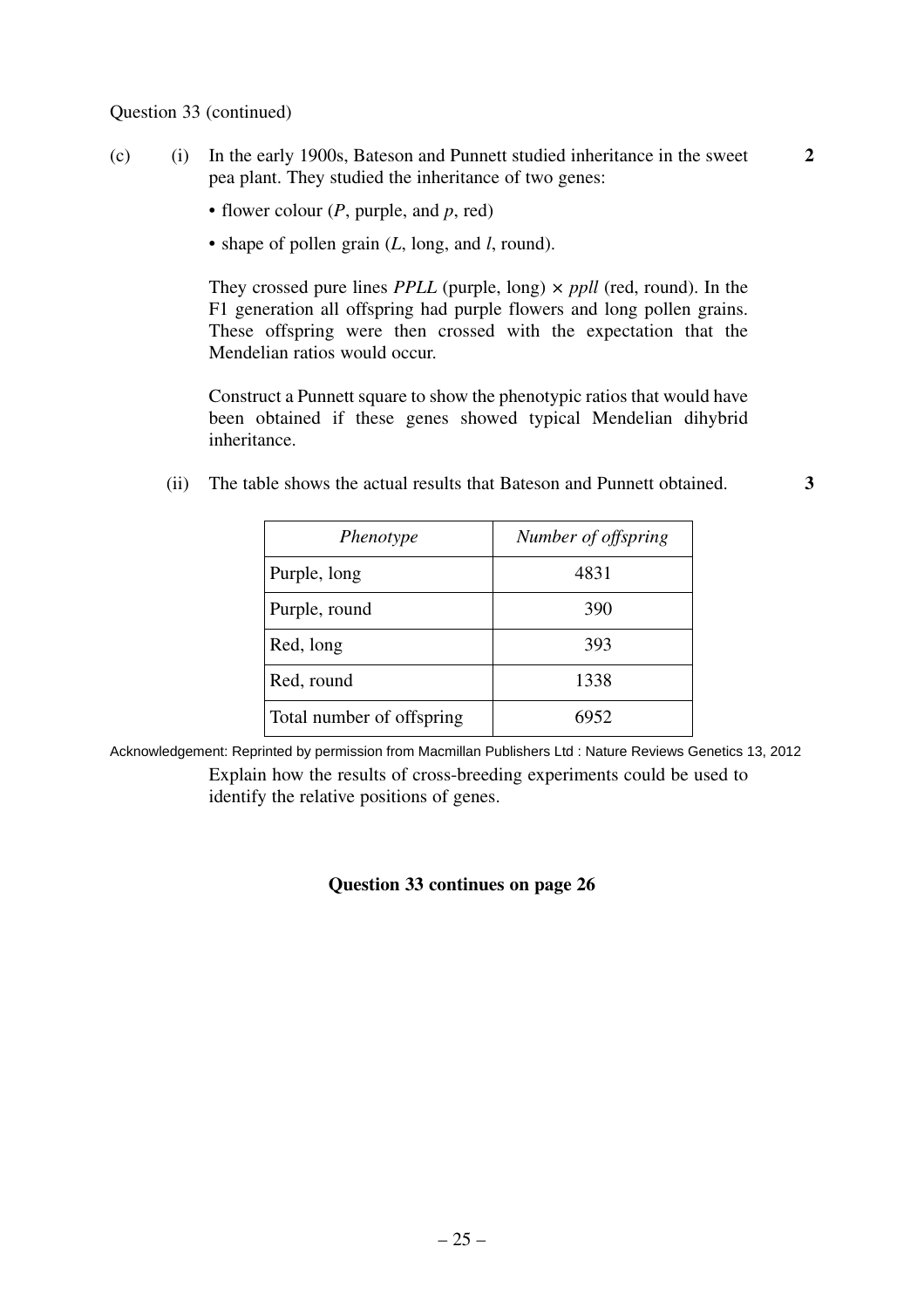Question 33 (continued)

Answer parts (d) and (e) of the question on pages 6–8 of the Section II Writing Booklet. Start each part of the question on a new page.

(d) Analyse how the understanding of mechanisms of genetic change has influenced the use of genetic technology in society.

# (e) **DNA kits can bring unwanted surprises**

'For the price of a night out, individuals can learn key elements of their genetic composition and take treatment, or protect their children from hereditary health risks …

To take the test, a client spits into a test tube or swabs the inside of their cheek, then sends the sample for analysis …

Mrs X took the test to determine the cause of some minor health problems ... She learnt that she was at risk of breast cancer but also that the man she has called 'Dad' for 50 years was not her father. She tracked down her biological father and a half-sister, who had breast cancer. A biopsy found Mrs X had cancer.'

> *The Sydney Morning Herald*, 7 January 2013 (adapted) Acknowledgement: Telegraph Media Group Limited 2013

**6** 

- (i) Outline a method used to gain this genetic profile. **1**
- (ii) Using your knowledge of the Human Genome Project, discuss the effects that gene therapy may have on society. **6**

**End of Question 33**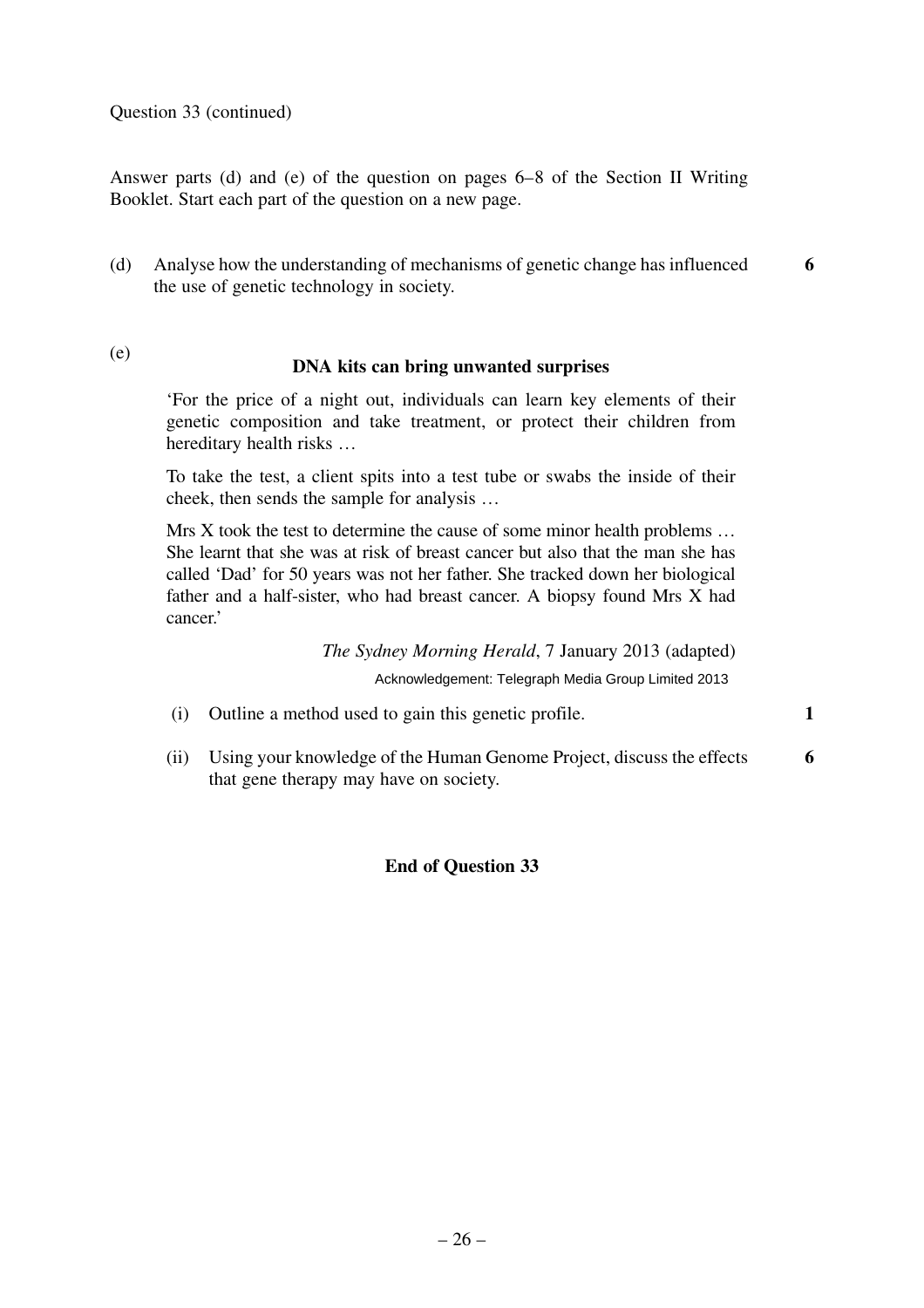# **Question 34 — The Human Story** (25 marks)

Answer parts (a), (b) and (c) of the question on pages 2–4 of the Section II Writing Booklet. Start each part of the question on a new page.

| (a) | Outline the features used to identify humans as the species <i>Homo sapiens</i> .          | 3 |
|-----|--------------------------------------------------------------------------------------------|---|
| (b) | <sup>14</sup> C can be used for dating fossils. Its half life is approximately 5750 years. | 4 |
|     | Compare this method for dating with another dating technique.                              |   |

# **Question 34 continues on page 28**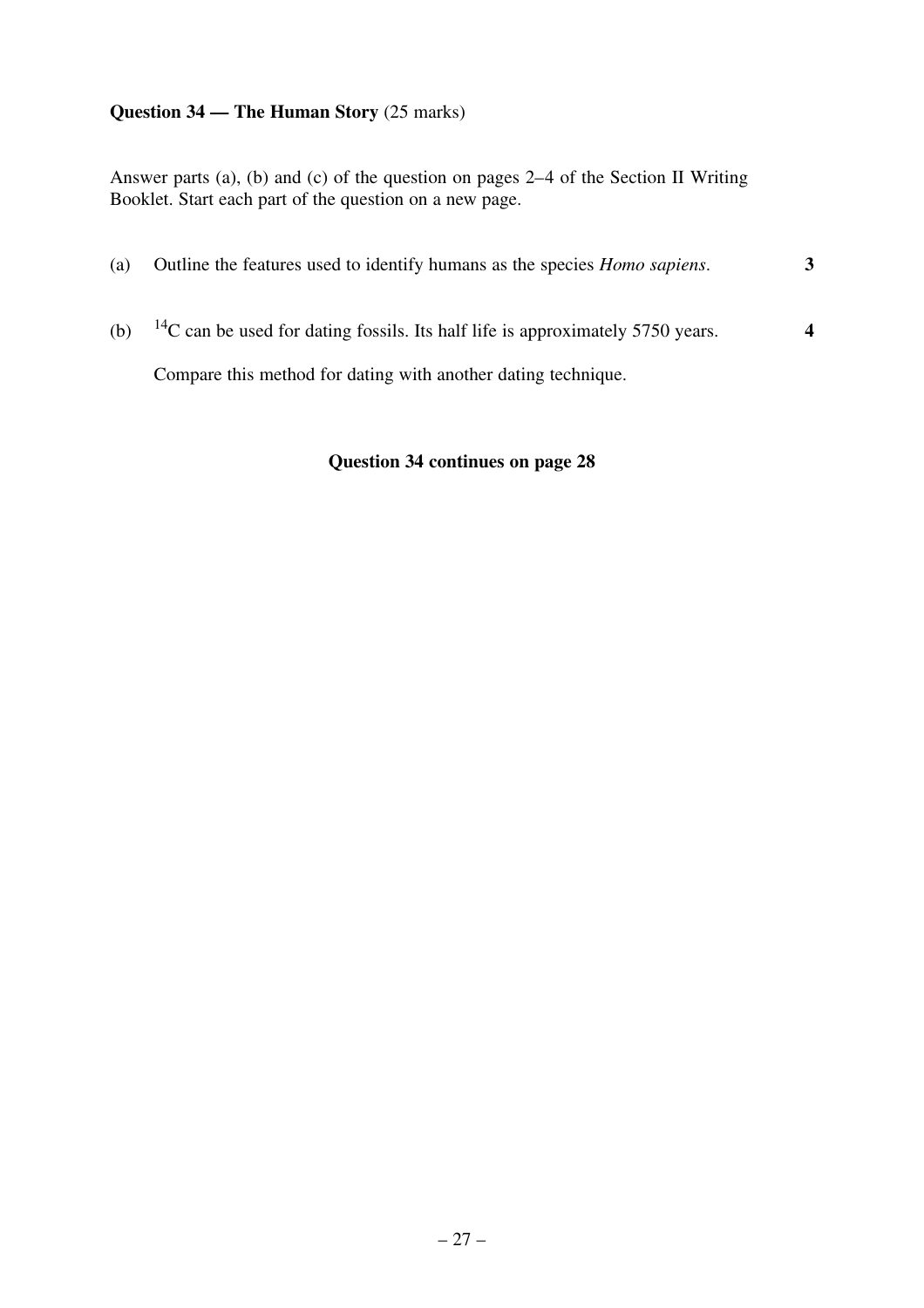Question 34 (continued)

| Human<br>Population<br>(billions) | Year | Time Span<br>(years) |
|-----------------------------------|------|----------------------|
| $\mathbf{1}$                      | 1830 | 50 000               |
| $\overline{2}$                    | 1930 | 100                  |
| 3                                 | 1960 | 30                   |
| $\overline{4}$                    | 1975 | 15                   |
| 5                                 | 1989 | 14                   |
| 6                                 | 1999 | 10                   |
| 7                                 | 2011 | 12                   |
| 8<br>(predicted)                  | 2025 | 14                   |
| 9<br>(predicted)                  | 2045 | 20                   |

(c) This table outlines human population growth.

- (i) What trends in human population growth do the data illustrate? **2**
- (ii) Outline specific examples of technology that could explain the growth rate of the human population before and after 1999. **3**

**Question 34 continues on page 29**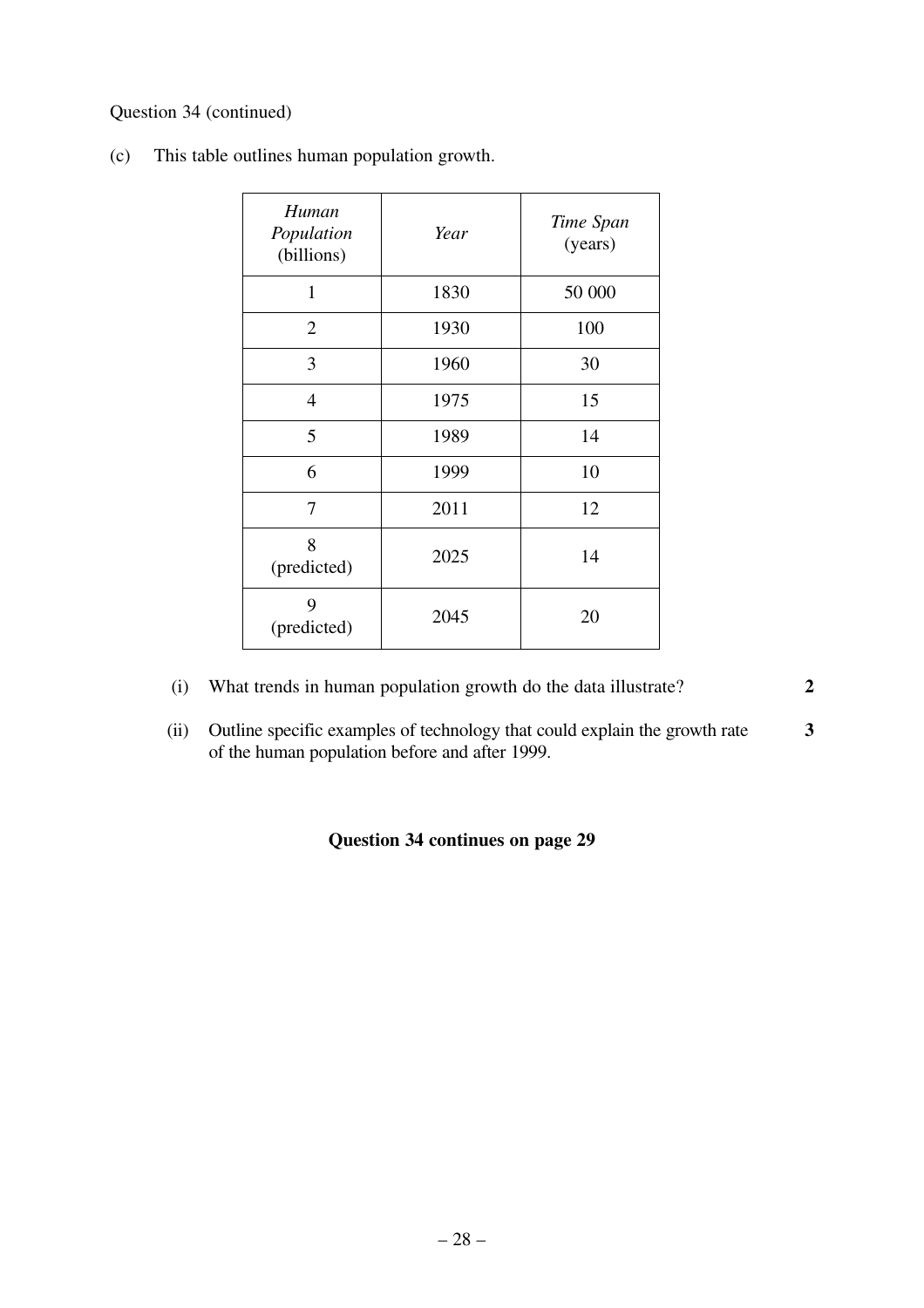Question 34 (continued)

Answer parts (d) and (e) of the question on pages 6–8 of the Section II Writing Booklet. Start each part of the question on a new page.

- (d) Analyse the impact of cultural development on human evolution.
- (e) Different hominid skulls are illustrated.



Acknowledgement: Reprinted by permission from Macmillan Publishers Ltd: Pontzer, H (2012) Overview of Huminin Evolution. Nature Education Knowledge 3(10):8, www.nature.com, copyright © 2012

**6** 

- (i) Place the hominid skulls in order from the oldest to the youngest. 1
- (ii) Explain how molecular analysis has changed scientists' opinions about **6** primate classification. In your answer, include specific examples.

# **End of Question 34**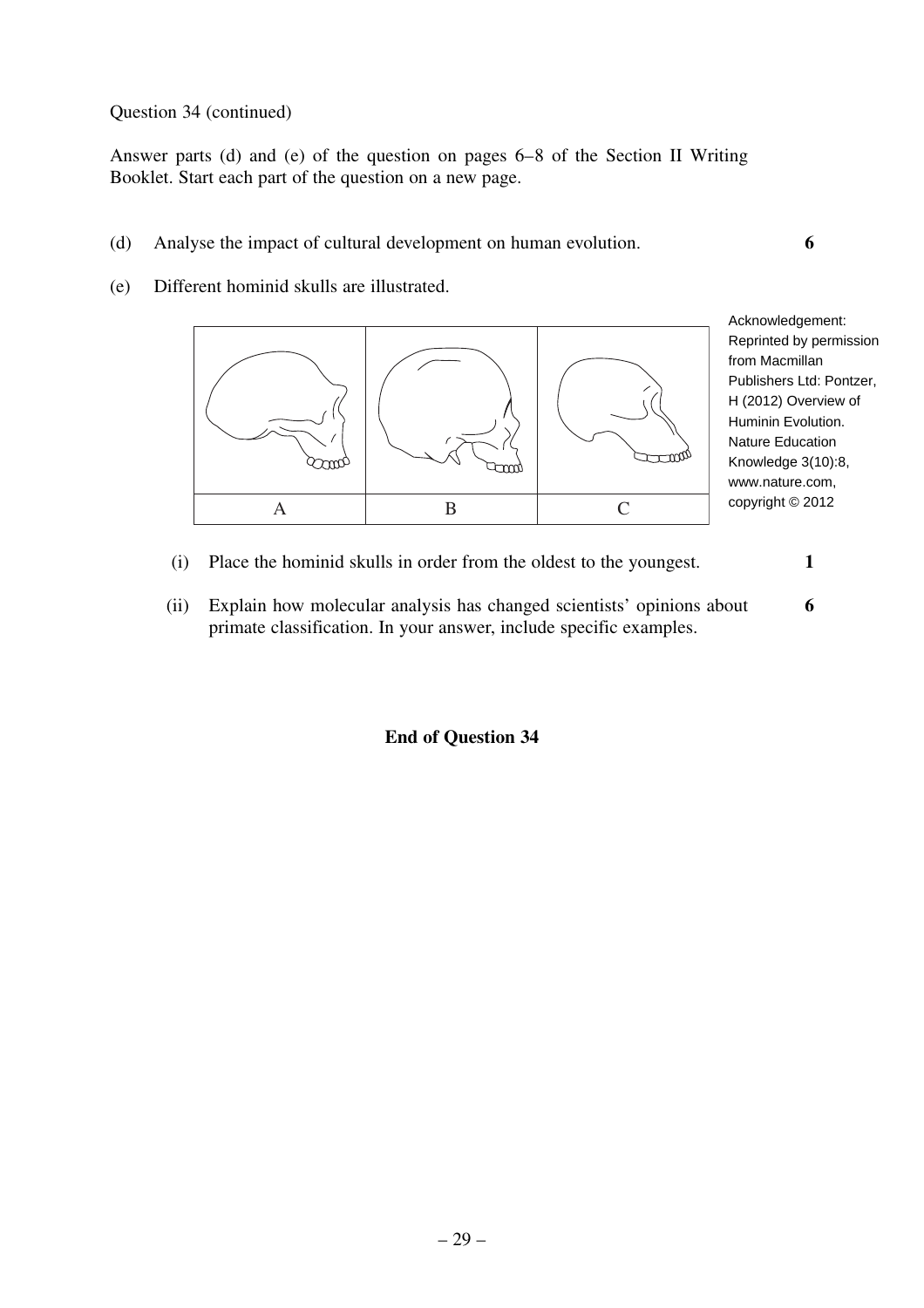#### **Question 35 — Biochemistry** (25 marks)

Answer parts (a), (b) and (c) of the question on pages 2–4 of the Section II Writing Booklet. Start each part of the question on a new page.

| (a) | Outline the roles of the coenzymes in the light reactions. |  |
|-----|------------------------------------------------------------|--|
| (b) | Describe an experiment to identify the pigments in leaves. |  |

(c) Emerson and Arnold (1932) measured the amount of photosynthesis caused by a flashing light rather than by a continuous light. They kept the temperature constant, the levels of  $CO<sub>2</sub>$  high, and the intensity of the flashing light constant.

They measured the effect on photosynthesis if they changed the percentage of time for each light flash but still kept the light flashing at 50 times per second.

The curve shows the relationship between percent time of illumination and yield of photosynthesis per unit amount of light.



(i) What would you predict would happen to photosynthesis per unit of light if continuous light rather than flashing light were used in this experiment? **1** 

#### **Question 35 continues on page 31**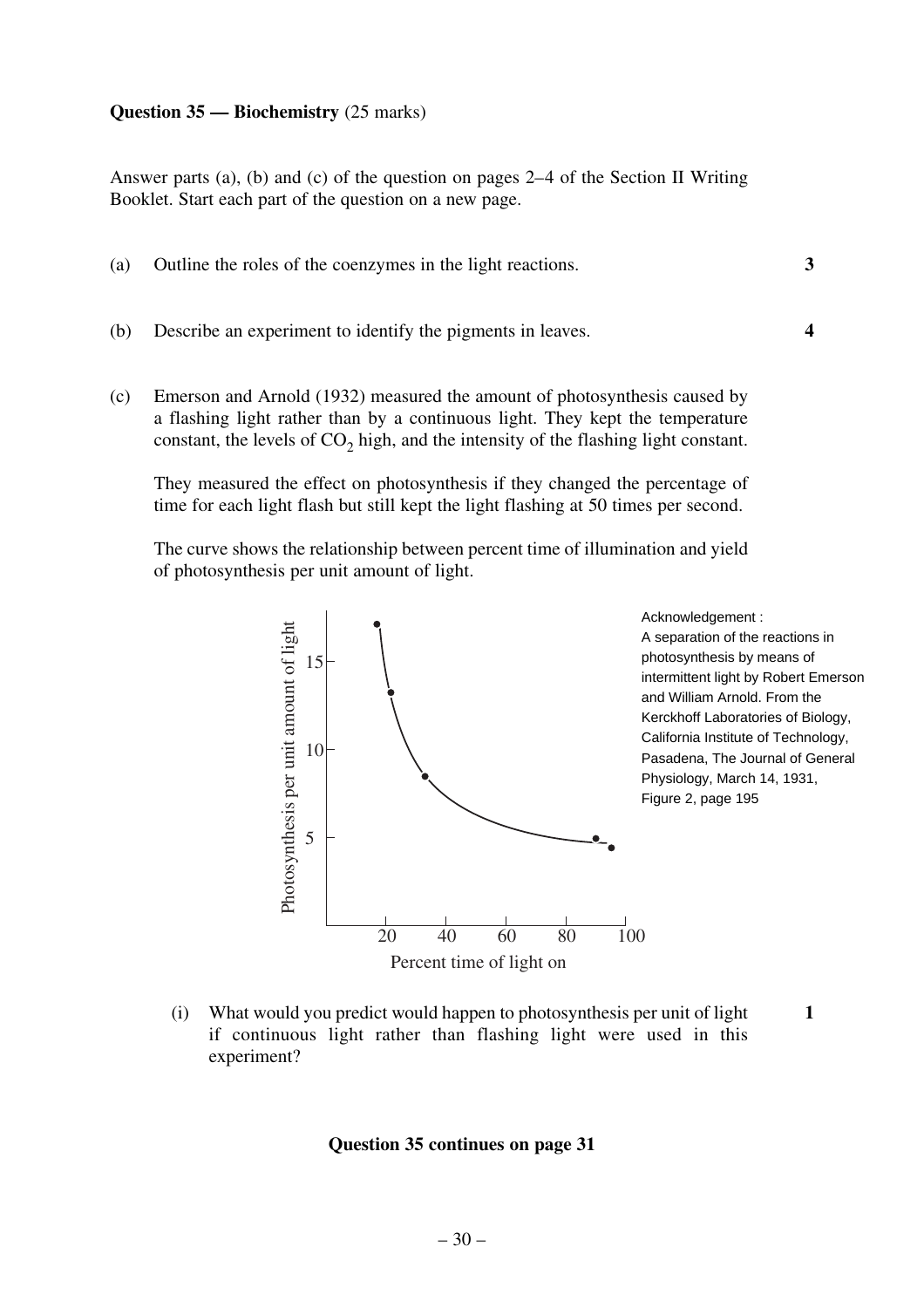(ii) The following data were obtained by Emerson and Arnold.



The figure shows the concentrations of chlorophyll in molecules per mm<sup>3</sup> of cells plotted against molecules of carbon dioxide used per flash of light at saturation, at 25ºC.

Outline how the experiments of Emerson and Arnold led to Gaffron and Wohl concluding the presence of a photosynthetic unit.

Answer parts (d) and (e) of the question on pages 6–8 of the Section II Writing Booklet. Start each part of the question on a new page.

- (d) Analyse how the use of isotopes has contributed to tracing biochemical pathways. **6**
- (e) (i) Identify the products of photosynthesis. **1**  (ii) Explain how photosynthesis could be used to help solve THREE named **6**  environmental issues.

#### **End of paper**